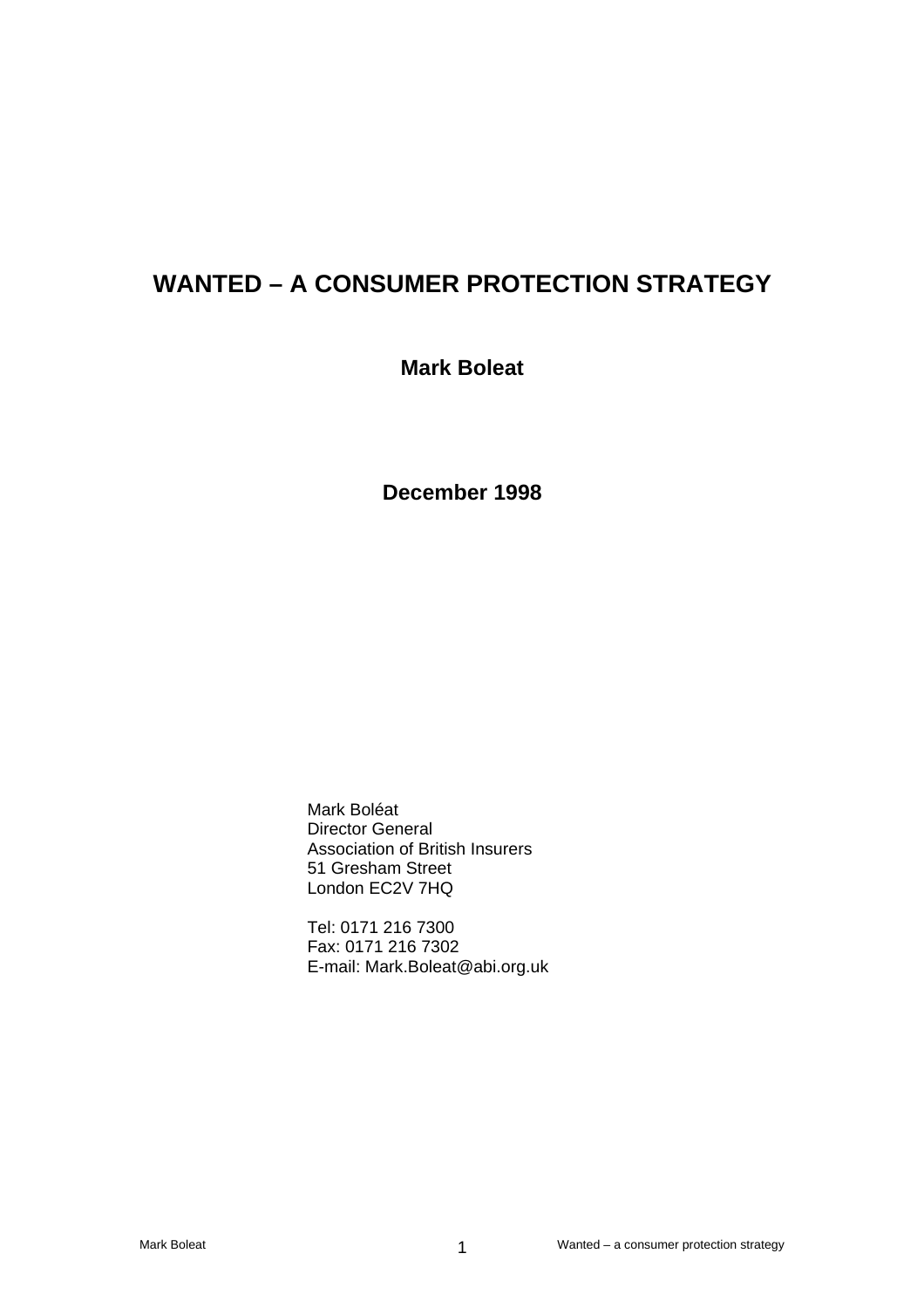## **WANTED - A CONSUMER PROTECTION STRATEGY**

Introduction

Summary

- 1 Why do we need Consumer Protection? The value and limitations of the free market Policy instruments
- 2 The Present Position National laws and regulations Specific regulations Investigations Climate of opinion **Institutions**
- 3 Deficiencies of the Present Position Overlapping powers and responsibilities Inconsistency of policy between sectors Differential enforcement Poor targeting Regulatory rivalry Lack of proportionality Unhealthy media/regulator interaction Narrow perspective Emphasis on information/redress/compensation/commission
- 4 Responsibility for Consumer Policy Overall strategy Specific regulators Trading standards departments House of Commons Committee
- 5 Principles for Intervention
- 6 Openness
	- Representation Agency reports and activities Meaningful consultation Who represents the consumer?
- 7 The Role of Industry Associations Representation Codes of practice Redress mechanisms

Bibliography

Appendix OFT Investigation Criteria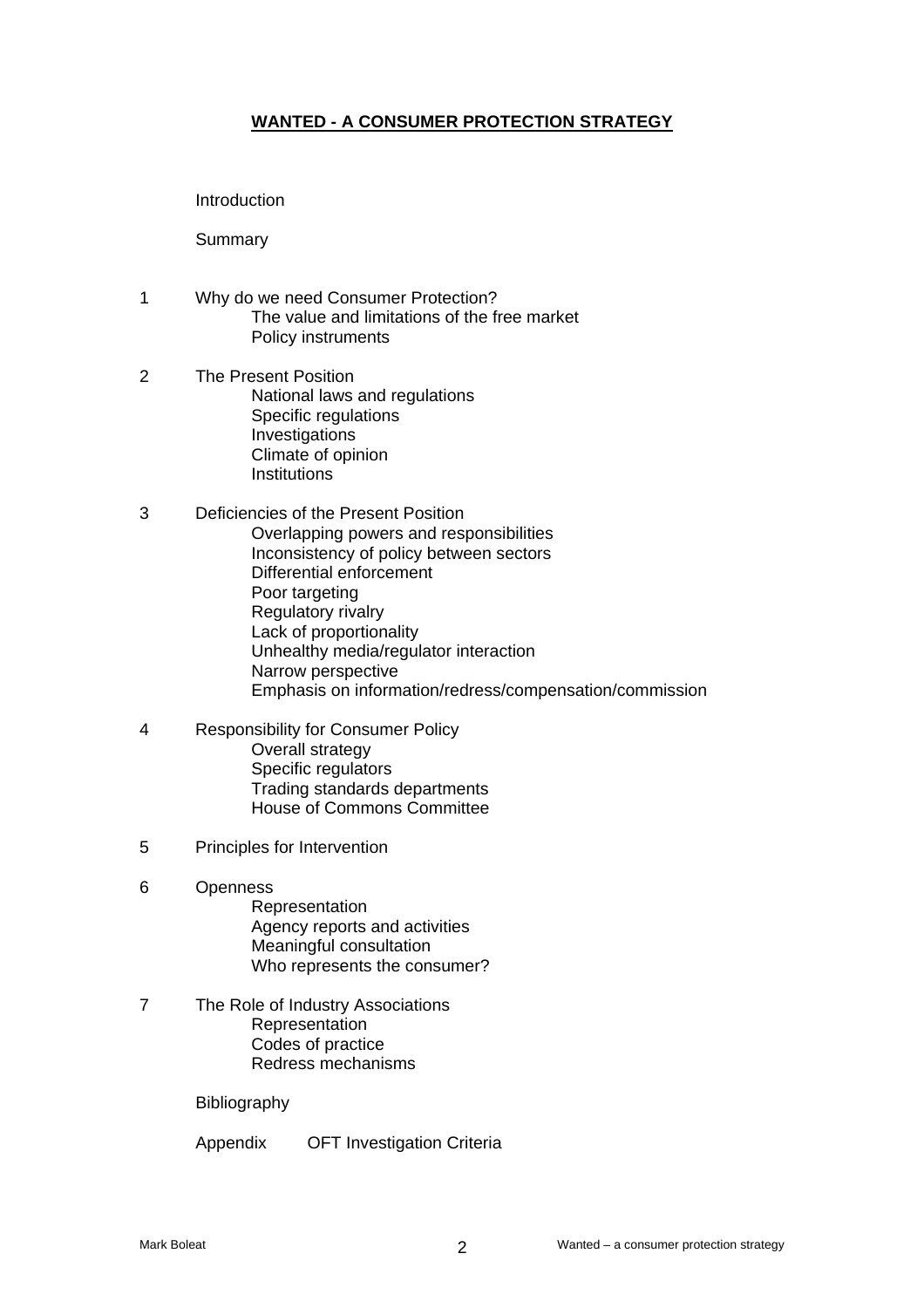## **INTRODUCTION**

An essential function of government is to protect consumers from the consequences of the huge imbalance between the knowledge and bargaining powers of the individual consumer and those of most industrial and commercial organisations.

The consumer is protected in a variety of ways. There are some laws and regulations which apply to all goods and services. There are other measures which apply to specific goods and services.

There are many separate agencies which have responsibility for consumer protection, either generally or in specific areas.

The media and the climate of opinion generally also play an important part in forming attitudes, certainly of consumers but perhaps also of suppliers of goods and services and the government and regulatory bodies.

Reports by consumer bodies or government departments often point to failures on the part of commercial organisations to deliver goods or services properly, but is the government delivering consumer protection properly?

This short paper seeks to address this issue. It briefly describes and analyses the present position, then sets out some principles for reform.

Currently, individual regulatory bodies largely work independently of each other. The result is less than ideal for consumers, confusing for producers and distorting of competition.

The overriding theme of this paper is that the government needs to accept and properly discharge an overall strategy in respect of consumer protection.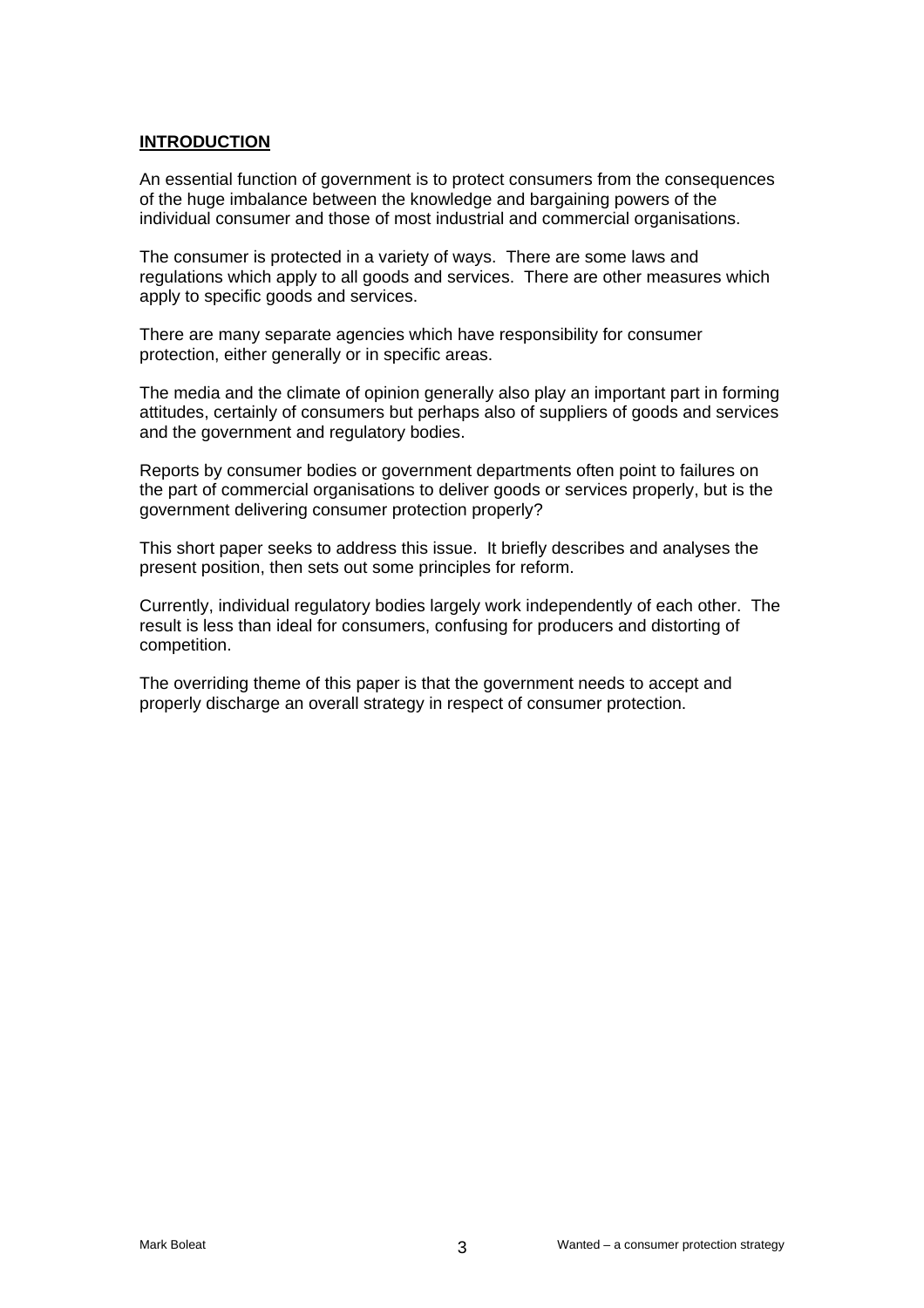#### **SUMMARY**

Currently, consumers in the United Kingdom are protected by a combination of specific and general legislation and regulations concerning prudential and/or conduct of business standards, which in turn are set to reflect the climate of opinion, and various enforcement and other agencies. Residual government responsibility rests with the Department of Trade and Industry and the Office of Fair Trading.

The present system is unsatisfactory. It is widely recognised that there is a significant overlap of powers and responsibilities between different existing regulatory agencies, and at the same time gaps in regulatory coverage. There are significant differences in policy between sectors; practices which in one sector are outlawed are regarded as quite acceptable in another without anyone having made a comparison of the two. There is also differential enforcement with some regulatory agencies having the power to fine or to "name and shame" while others do not have such powers. There is evidence of poor targeting of consumer protection measures and also of rivalry between regulatory bodies, lack of proportionality in dealing with specific issues and too great an emphasis on "popular" and easy to solve problems rather than those which really harm consumers.

Responsibility for consumer protection generally should be more concentrated in a single government department, probably the Department of Trade and Industry. It should exercise this role in a number of ways, including undertaking comprehensive analyses of consumer detriment so as to identify areas appropriate for regulatory intervention. The Department should try to ensure that specific regulators do not overlap and that they adopt a consistent approach. There is an important role for Parliament on this issue as MPs are well qualified to have a constructive input into the handling of consumer issues.

A report prepared by London Economics for the Office of Fair Trading usefully analyses markets where consumer detriment is most likely. It identified six indicators which signal potentially problematic markets and which can help regulators decide where intervention is appropriate. These indicators, the results of consumer surveys and input from regulatory bodies should be used and be seen to be used in the identification of areas needing regulatory action.

Consumer protection policy and practice needs to be more open than is currently the case. The government should publish the results of its research and the general principles for identifying areas where intervention is necessary. Regulatory agencies, when they decide to investigate or take action in respect of any area, should be under a duty to state why they have decided to do so in the light of the general principles. This should be in addition to the new requirement for regulatory impact assessments.

Openness would be assisted by a sensible consultation process using as its model the Cabinet Office publication "How to Conduct Written Consultation Exercises".

Trade associations have a role to play in protecting the consumer. Their primary role is to represent the interests of their members, but helping to protect the consumer can often assist in achieving this objective. Many sectors currently have unsatisfactory representative bodies. The Government can act as a catalyst to improve the quality of representative bodies.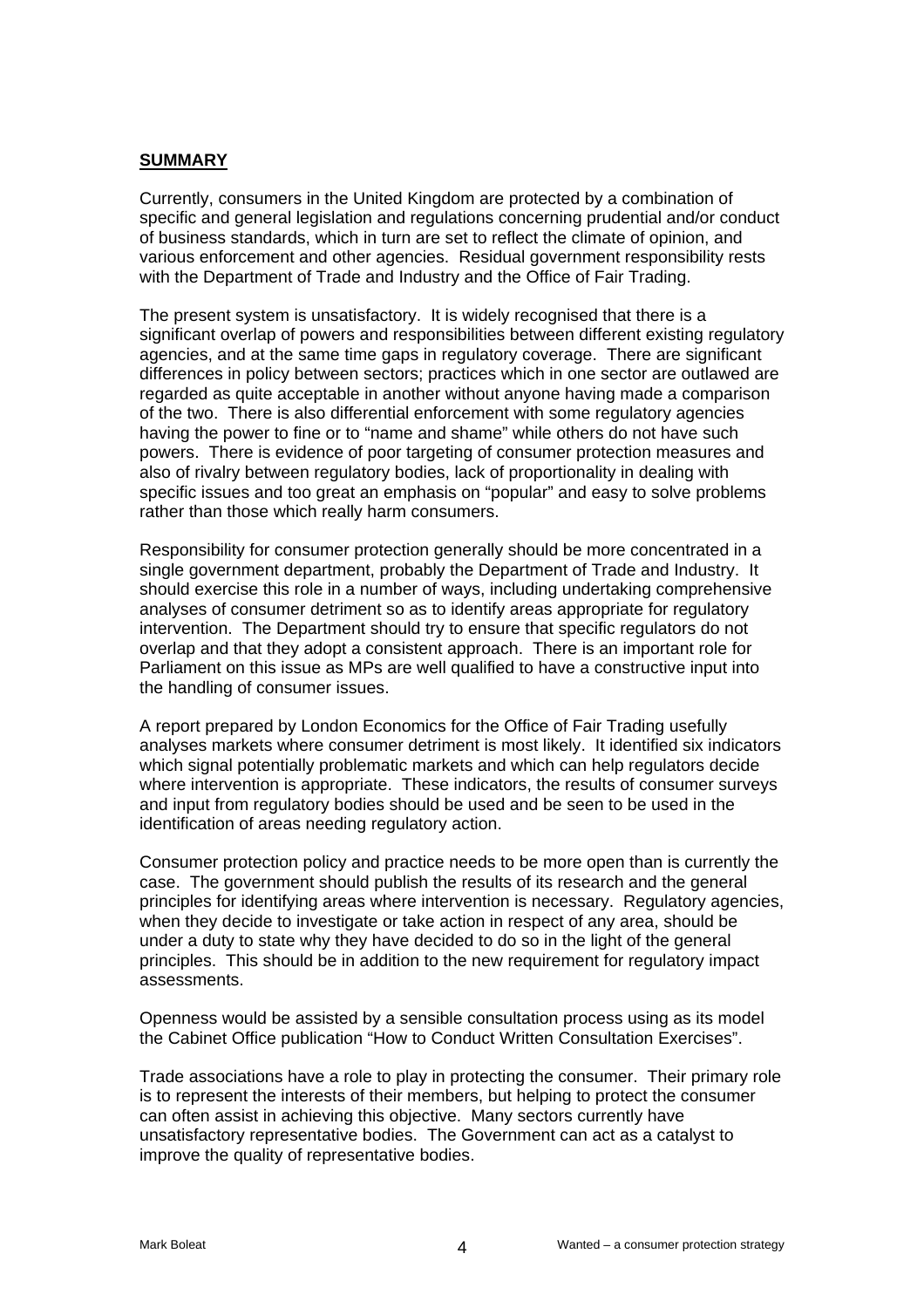Codes of practice and redress mechanisms can play an important part in protecting the consumer. Trade associations are in a strong position to promote codes and either operate or advise members on redress mechanisms. The OFT is seeking to take an important initiative in this area and the British Standards Institution is developing a standard for complaints mechanisms which will help both trade associations and individual companies seeking to improve arrangements in their own fields.

The Consumer Affairs Minister at the DTI revealed in November 1998 that he is developing a consumer strategy. This is very timely.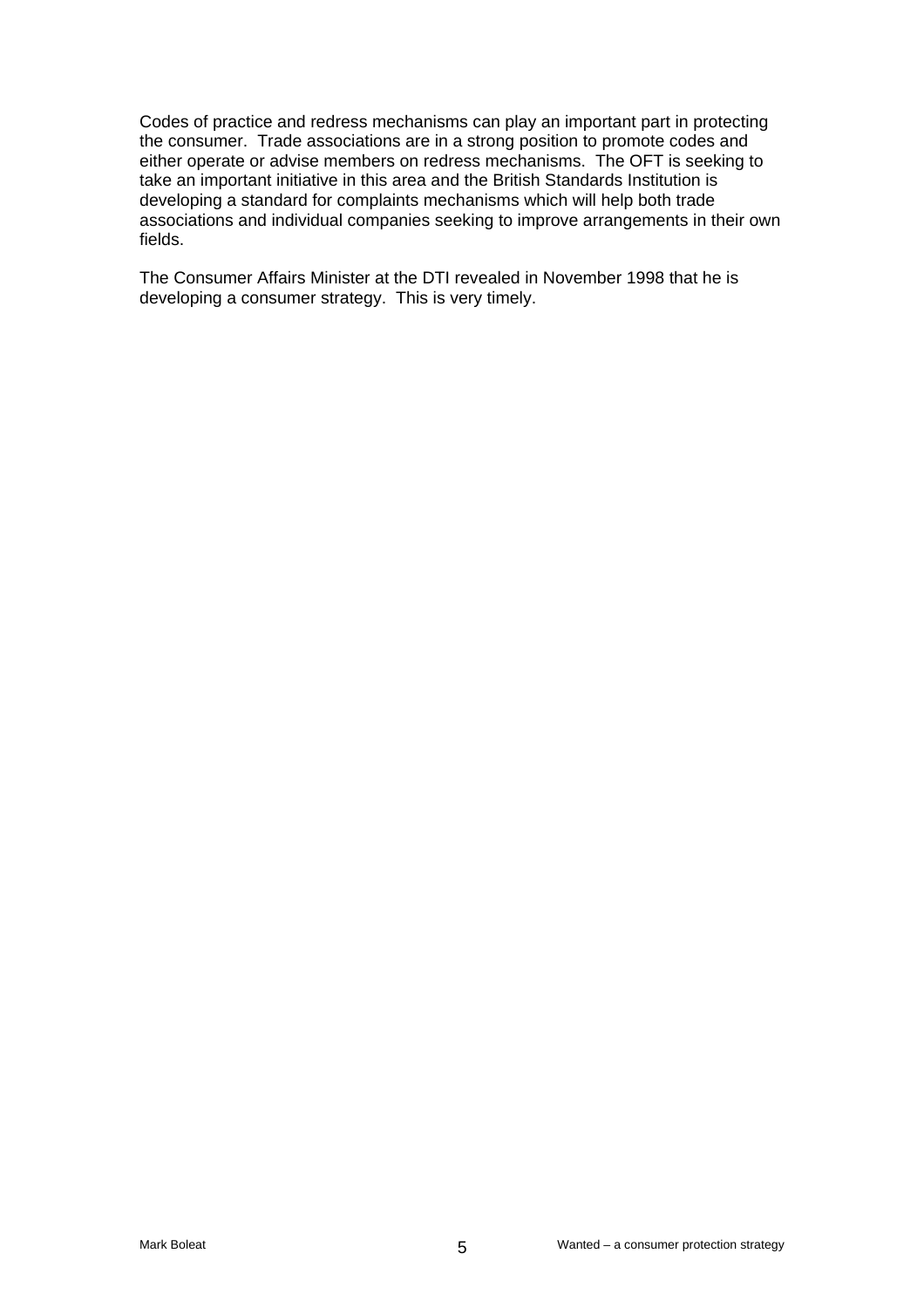## **CHAPTER 1**

## **WHY DO WE NEED CONSUMER PROTECTION?**

Before asking the question of whether consumer protection is working adequately in the United Kingdom, it is first helpful to ask why consumer protection is necessary at all. Could we not manage with the competitive marketplace and the application of the law of contract?

## **The Value and Limitations of the Free Market**

An economics textbook will describe how consumer welfare is maximised where there is a free market and will demonstrate how consumer welfare can be adversely affected if government policy limits the operation of a free market, for example by the imposition of price controls.

But a free market will maximise consumer welfare only if certain conditions are met, in particular that the buyer and the seller have the same information and bargaining power and that there are no barriers to entry into the market. In practice, these conditions can be met fully only for some basic low value items such as newspapers and branded food and drink products. For most goods and services, there is a divergence between the knowledge available to the customer and that available to the producer and considerable differences between the economic power of a single consumer and that of a large manufacturer or retailer. In some markets there are also barriers to entry.

Generally, consumer policy is designed to make competitive markets work. The government and specific regulators will generally make explicit their objective of removing market imperfections so that the consumer can benefit from a competitive marketplace. Regulatory action therefore properly seeks to give the consumer more information that is useful in the buying process, to even up the bargaining power between a producer and an individual consumer and also to limit anti-competitive practices which otherwise would enable producers or retailers to exploit the consumer.

## **Policy Instruments**

Legislation can help ensure that the consumer has the information needed to exercise bargaining power. Regulators and government departments will generally cite this as justification for any new requirement for information to be given to the consumer. At a simple level, the requirement to state a price in relation to specific units for cheese or meat helps to give the consumer information to shop around if only in a particular supermarket. There are also requirements relating to advertising that prevent manufacturers or retailers claiming that a good or service can do something which it cannot.

The point about bargaining power is addressed through a number of devices including the legal aid system, the small claims court and enforcement work by trading standards officers. It is unrealistic to expect the individual consumer to be able to take legal action against someone who has provided poor service. Trading standards officers are able to play an important role here where there is clear evidence of a trader not complying with a contract which they have entered into.

Properly the government has also taken power to deal with anti-competitive practices which adversely affect the consumer. These have recently been enhanced through the Competition Act 1998.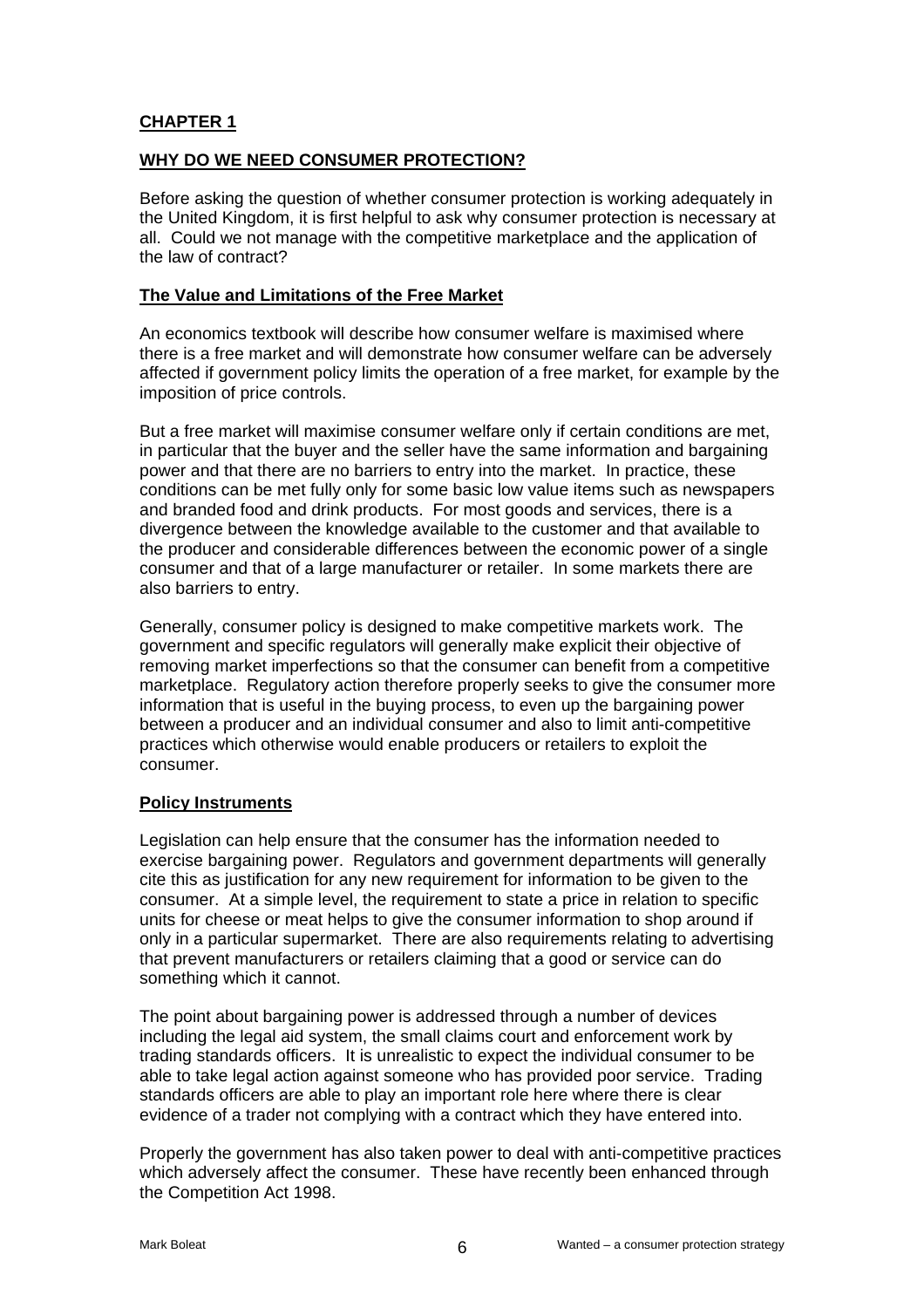The nature of some goods and services is such that general laws on trade descriptions or advertising may not be regarded as sufficient and, accordingly, there will be a demand for special regulation. Financial services has been singled out because the nature of many financial products is that their value cannot easily be ascertained until the end of a rather lengthy period of time, after which it is costly to attempt to undo the transaction. Similarly, there are also specific regulatory regimes for the utilities, recognising the quasi monopoly position that some of these have and the special nature of the industries, in particular they need to serve every customer, even those who might be uneconomic to serve because of their location. In some sectors, the government has also addressed the bargaining power point by providing for specific ombudsmen. These are most common in the public sector.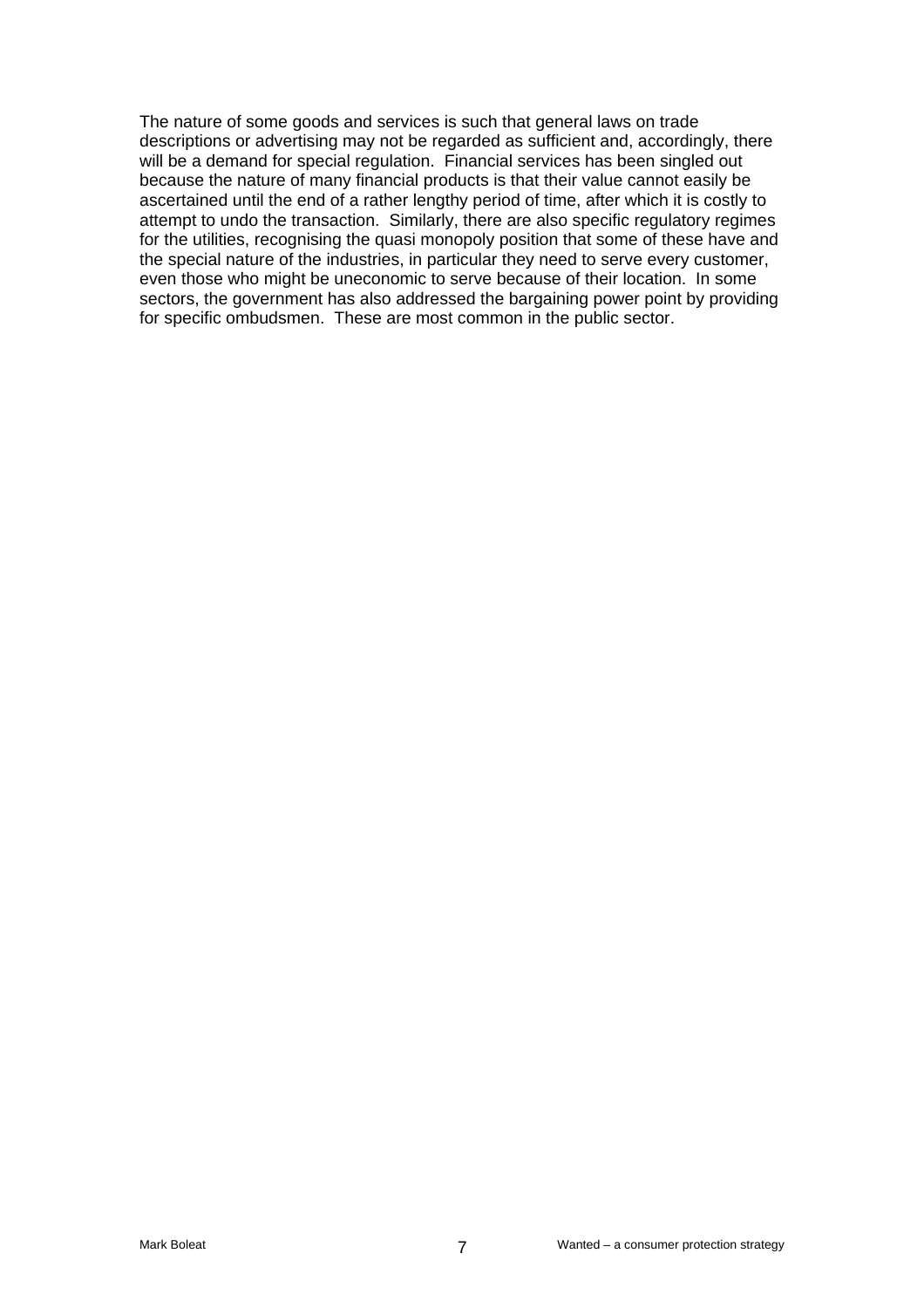## **CHAPTER 2**

## **THE PRESENT POSITION**

The previous chapter has briefly explained why consumer protection measures are needed. This chapter builds on that approach to set out the relevant national laws and regulations, specific regulations and other means by which the consumer is protected.

#### **National Laws and Regulations**

There are several statutes which have application to the provision of all goods and services. These include legislation on fraud and misrepresentation, the Fair Trading Act 1973, the Sale of Goods Act 1979 and the Consumer Protection Act 1987. There are also non-statutory regulations governing advertising in the media. The most major recent addition to this armoury has been the Unfair Terms in Consumer Contracts Regulations 1994 made in response to a European Directive. The legislative framework is somewhat cumbersome and probably less than ideal but it generally provides a very satisfactory framework for consumer protection.

Responsibility for the enforcement of national laws and regulations rests variously with the police, local authorities and regulatory or quasi-regulatory bodies.

In many areas national regulation and legislation is influenced by the requirements of European directives.

#### **Specific Regulations**

In respect of a number of goods and services, there are specific regulatory requirements made under Act of Parliament.

For example, investment business is currently governed by the Financial Services Act 1986 and the regulatory mechanism set up under that Act. Utilities are subject to special legislation and each currently has its own regulator.

In addition, in many industries there are accepted codes of conduct, often made in response to government pressure and which are little different in their effect from statutory regulation. These are particularly prevalent in the financial services area and include codes in respect of the selling of general insurance, banking services and mortgages. The travel industry is another area where codes of practice are important.

Responsibility for the enforcement of specific regulatory measures generally rests with the relevant government or industry body. In the case of codes of practice promulgated by an industry body, it is often said that these are ineffective because the industry body is 'toothless'. To an extent, this is true, but on the other hand the evidence suggests that some codes of practice have been successful in changing the behaviour of suppliers of certain goods or services. The work of the Portman Group on sales of alcohol is a good example. And industry bodies have increasingly been setting up independent enforcement bodies to make their codes more effective.

#### **Investigations**

In addition to enforcement agencies dealing with specific breaches of laws, regulations or codes of practice, the power to investigate is also important. This can draw attention to policies and practices which unfairly impact on consumers and can,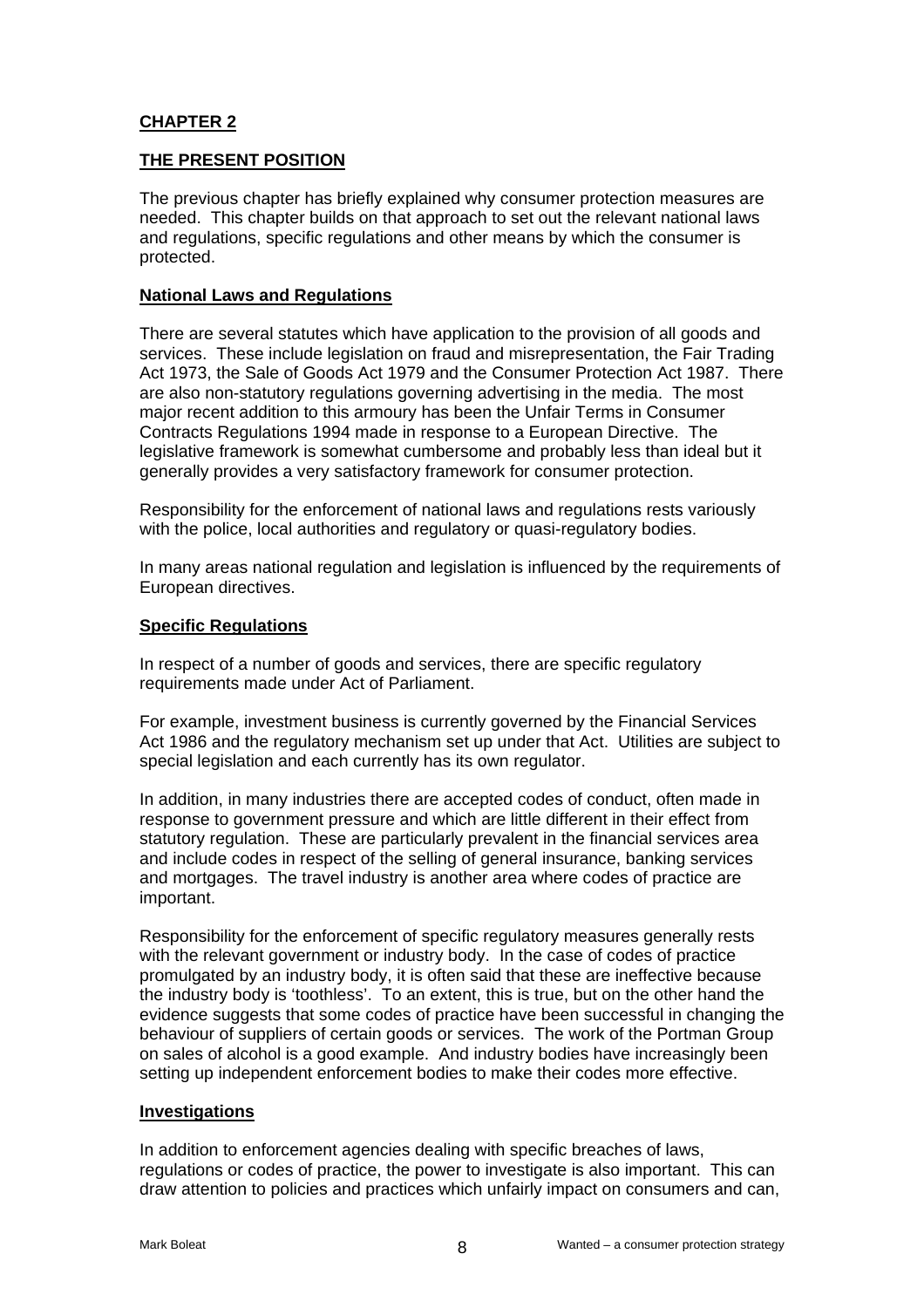in some circumstances, lead to regulatory action. Investigations can be conducted by government agencies, such as the Office of Fair Trading, and private organisations such as the Consumers' Association.

The government also has the power to investigate particular practices or to draw attention to them using formal methods such as setting up a committee of enquiry or informal methods such as using the lobby system to criticise a product or an industry. A recent example is the announcement in November 1998 of an enquiry into the banking industry. Ministers also have substantial power, simply because they are ministers, to influence business practices.

#### **Climate of Opinion**

The climate of opinion plays an important part in consumer protection. It is influenced by the factors already covered in this chapter.

If the government or the Office of Fair Trading simply says that the consumer is being unfairly treated in a particular market, then this in itself is sufficient to generate a climate of opinion. It will probably be taken up by the media and also consumer organisations. Conversely, if the media decide to run a campaign on a particular issue, then this could well influence the government to launch its own investigation or to take action. Similarly, the consumer lobby can seek to influence the climate of opinion using either or both the press and the government.

Of course, the existence of consumer detriment is a key factor in influencing the climate of opinion, but one should not ignore the independent effect that government, the consumer lobby and the media are able to have. Perhaps the best example of this was the scare story over dangerous dogs a few years ago, when, as if by some magic, Rotweilers started biting children all over the country. This was a story worked up by the media during a quiet news period to which the government felt it necessary to respond with the seriously flawed Dangerous Dogs Act. The media now see themselves not so much as reporting events, but seeking to shape them. There is nothing necessarily wrong in this but it does need to be recognised.

MPs, individually and collectively, can significantly influence the climate of opinion. Some Select Committees have developed this role effectively. One individual MP, David Davis, has recently been influential in causing a review of the banking code of practice.

The final factor influencing the climate of opinion is developments at an international level. Given the increasing globalisation of the economy, developments at the European or international level increasingly impact on the sale of goods and services in Britain. European directives are, of course, important, as are international agreements, for example on environmental protection.

#### **Institutions**

Ministerial responsibility for consumer protection rests with the Consumer Affairs Minister, a Parliamentary Under Secretary of State of the DTI. A Grade 3 official has responsibility for this work. There are two consumer affairs branches, one dealing with consumer safety and trading standards and the second with other European and UK consumer affairs issues.

The main official body with responsibility for undertaking investigations is the Office of Fair Trading. The OFT has powers to promote and safeguard the economic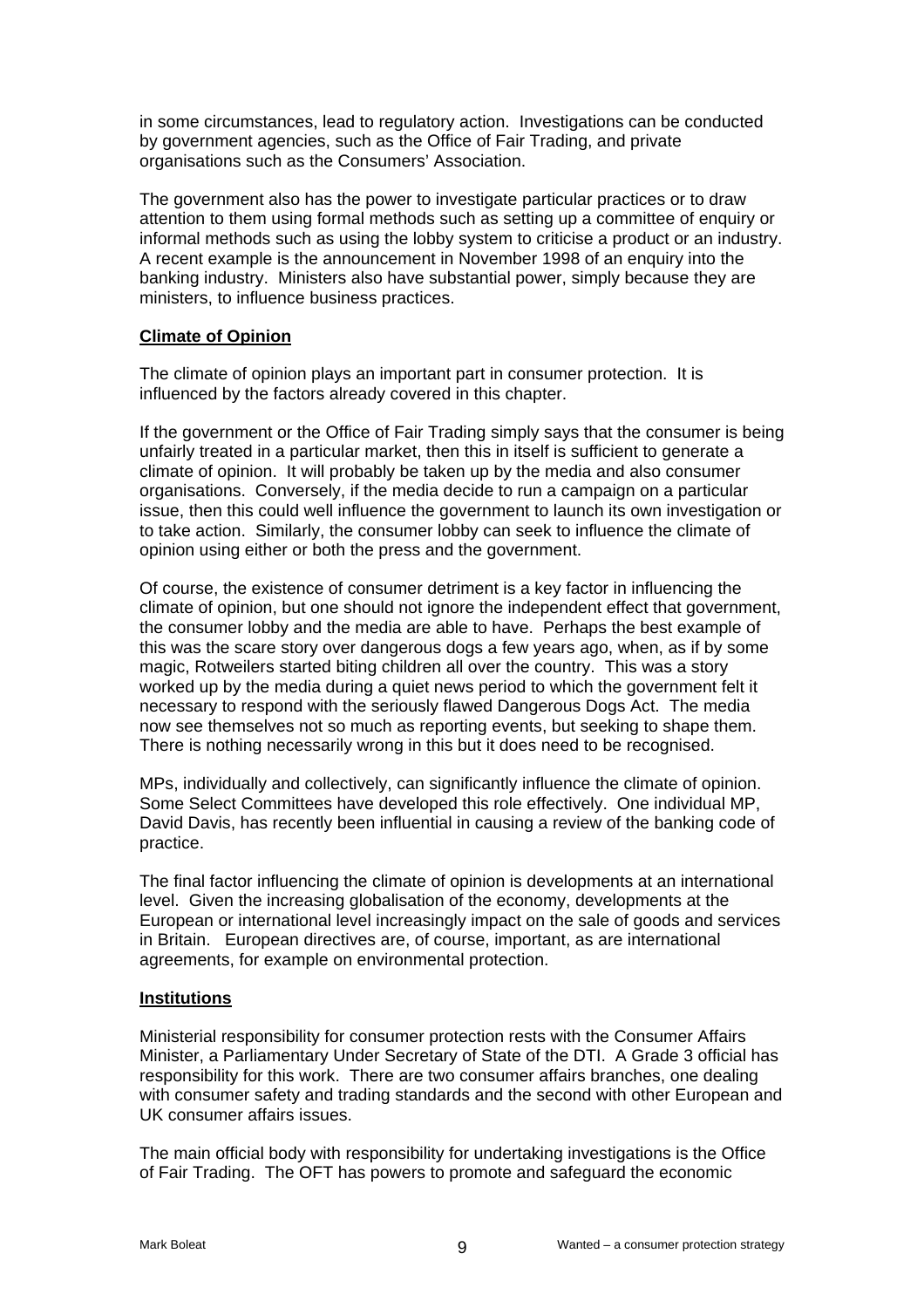interests of consumers. The OFT's 1997 Annual Report says that in pursuit of these aims its Consumer Affairs Division –

- exercises the Director General's various statutory powers, including regulatory action against individual traders and firms, and advises the Government on fair trading issues generally;
- keeps the United Kingdom market for goods and services under review in order to identify and investigate trading practices that appear to affect the economic interests of consumers adversely;
- keeps in close touch with consumer concerns generally and with the concerns of business about consumer issues, and seeks to ensure that government policy takes them properly into account;
- provides information for consumers; and
- develops proposals for legislative or regulatory changes (or proposals for selfregulation) where consumers' interests are affected.

Another government agency is the National Consumer Council. This has no powers, but again does have the ability to investigate products and markets and to make recommendations. Because it is a government-established body with a good reputation for research, its views are generally given considerable weight.

Another arm of government with an interest in consumer protection is the Better Regulation Unit of the Cabinet Office. This is responsible for a programme of work in pursuit of the government's objectives to regulate only where necessary and ensure that the regulations are targeted, clear and simple to understand, applied consistently, are proportionate to the problem and are enforced effectively and constructively. The programmes include promoting guides to better regulation, monitoring the regulatory activities of government departments and promoting the principles of good enforcement. One of the recent outcomes of the work of the unit was a report on consumer law which addressed a wide range of issues including metrication, consumer credit, age-related sales and consumer guarantees.

At local authority level, the trading standards departments are the main bodies. Many duties are placed on them to enforce regulations and there are many more tasks that are discretionary.

At sectoral level there are a number of specific regulators, for example the Financial Services Authority, the utility regulators and the various transport regulators.

At European level, the European Commission, through Directorate General XXIV, is taking an increasingly high profile role on consumer policy. It can make proposals for a directive which then have to be agreed by member states and implemented through national legislation. This has already been done in Britain, for example, through the Unfair Terms in Consumer Contracts Regulations. Recently, the Commission has issued a proposal for a directive on distance selling which could well influence legislation in the United Kingdom in due course. Even where Commission proposals do not lead to legislation, the Commission and, indeed, the institutions of the European Union generally, are able to have an increasing influence on the direction of consumer protection policy in the UK.

While there might be hundreds of institutions, the actual resources devoted to consumer protection work are small. Using a rather narrow definition, the Office of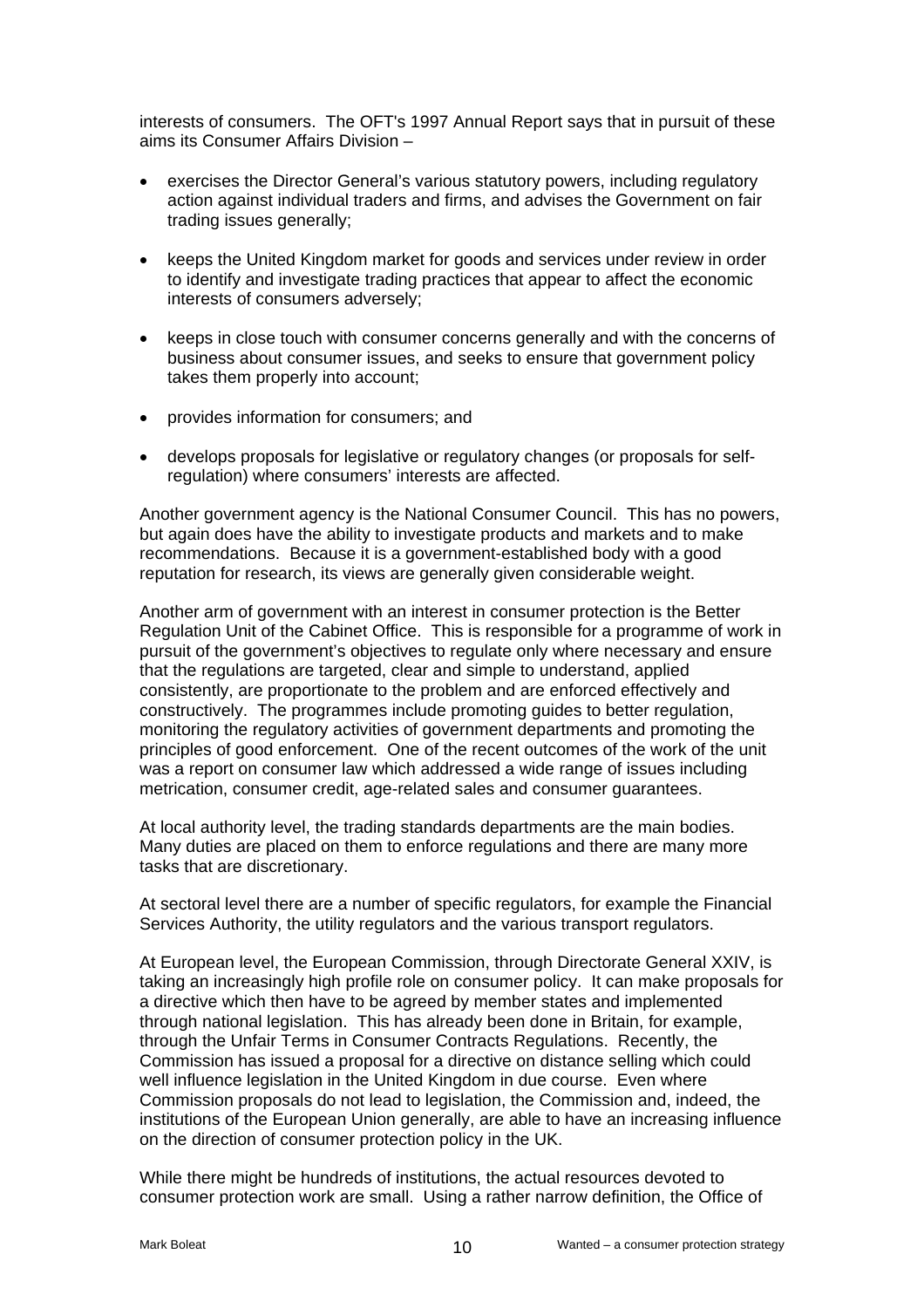Fair Trading calculated that the total resources devoted to consumer affairs work was around £200 million a year in 1995. About half of this was accounted for by local authority trading standards departments the budgets of some of which are being cut. The OFT's direct expenditure on consumer affairs work is only a little over £4 million a year.

There are also private sector organisations which investigate markets and products. The best known is the Consumers' Association, but there are many others ranging from think-tanks to one-issue pressure groups. Among those in the 'As' section of the "PIMS Guide to Pressure Groups" are Action for Victims of Medical Accidents, Advocates for Animals, Age Concern, Air Safety Group, Alarm UK, Alcohol Concern, Anaphylaxis Campaign, Anglers' Conservation Society, Animal Aid, Animal Concern and Anti-Bullying Campaign. Many such pressure groups promote themselves as representing the interests of consumers.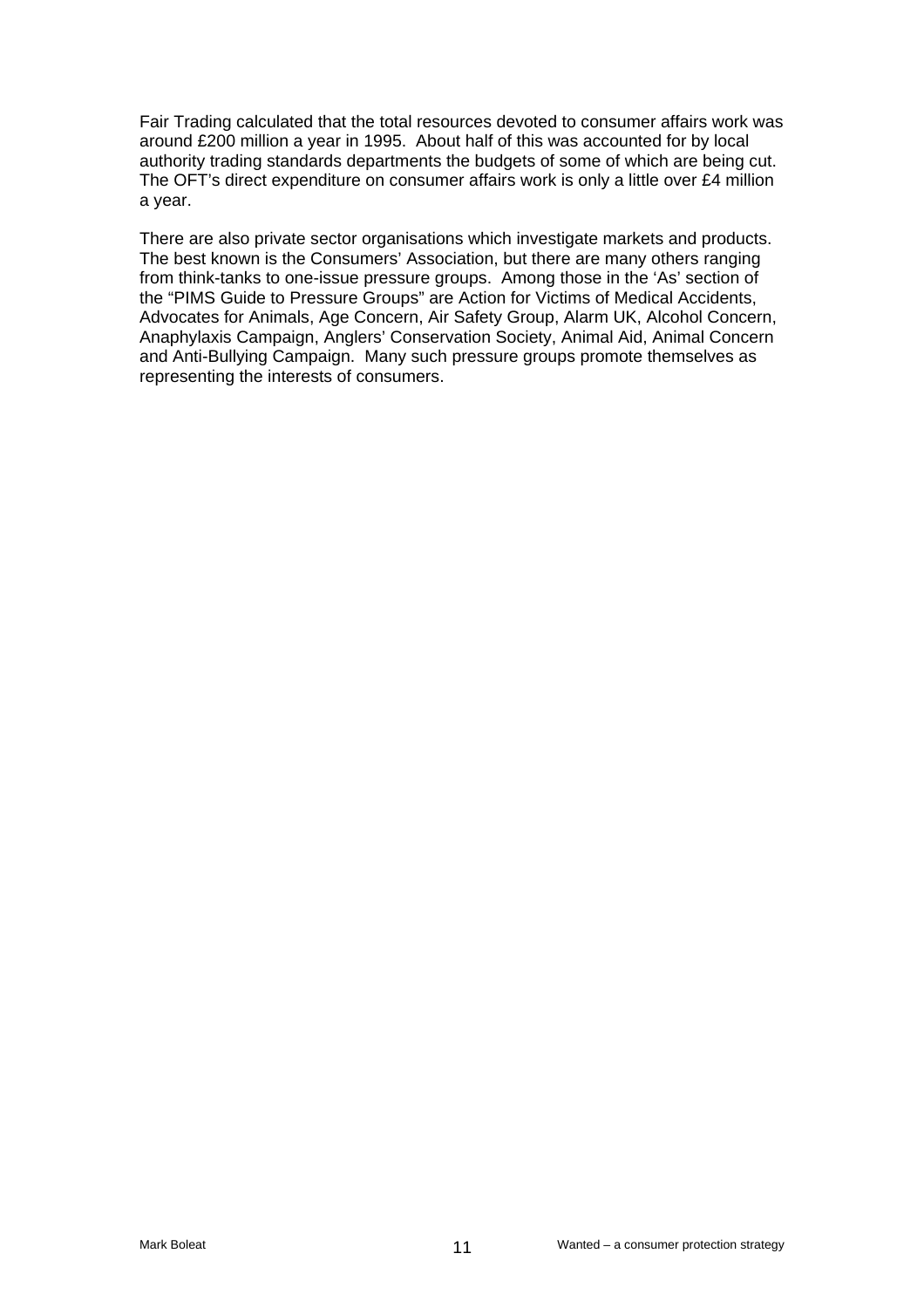## **CHAPTER 3**

#### **DEFICIENCIES OF THE PRESENT POSITION**

The present position is not wholly satisfactory. It fails to deliver adequate consumer protection in some areas, while imposing unnecessary and burdensome regulation in others. The deficiencies mainly derive from the absence of an overall government strategy and institutional framework.

#### **Overlapping Powers and Responsibilities**

The previous chapter has been sufficient to indicate that there are a number of institutions concerned with consumer policy. It is therefore inevitable that there is some overlap. This was recognised by the Office of Fair Trading in its June 1996 consultation paper "Consumer Affairs Strategy" –

Consumer affairs work in the United Kingdom is characterised by the large number of organisations – both governmental and non-governmental – involved in most of these activities. While in some areas the interfaces between the respective roles of organisations are well-defined, the difficulty of co-ordinating activities between a large number of organisations gives rise to the potential for both gaps and overlaps in coverage. In practice, our review to date suggests that there are few absolute gaps. However, it is not clear that the same criteria and standards are applied in each area, and there are a number of areas of overlap where the respective roles of the organisations involved are not as clearly defined as they might be, so that there is a possibility of duplication of effort.

This problem can usefully be illustrated by reference to pensions policy. In September 1996, the Office of Fair Trading announced an enquiry into pensions. The Director General of Fair Trading said: "Our research will cover consumer experience and the structure of regulation in the industry to see what lessons can be learned from the past and what changes can be made to improve consumer confidence and reduce the potential for consumer detriment." The OFT said that its report would make recommendations to ministers and to the self-regulating organisations and that the OFT would be seeking views from those groups.

Few subjects can have been as exhaustively investigated by official bodies as pensions. Following the Goode Report, a new regime was brought into place for occupational pensions under the Pensions Act 1995. The Department of Social Security is responsible for policy and the Occupational Pensions Regulatory Authority for supervision. The Securities and Investments Board and the Personal Investment Authority have been responsible for the regulation of personal pensions. However, the OFT press release said that the report would look at "methods used to foster public confidence in the industry". In effect, the OFT was not looking at the pensions industry but rather at the regulatory bodies.

If these organisations are not competent, then the government should deal with the problem directly. It is not helpful to have a second government agency, with no particular expertise in these areas, second guessing what other regulatory bodies have been established by Parliament to do or suggesting how government policy should develop. It may be argued that the OFT brings a different perspective by examining the issue from the consumers' point of view. But, regulatory agencies and government departments should also be able to do this. In the event the OFT's report on pensions policy was of very high quality and usefully contributed to the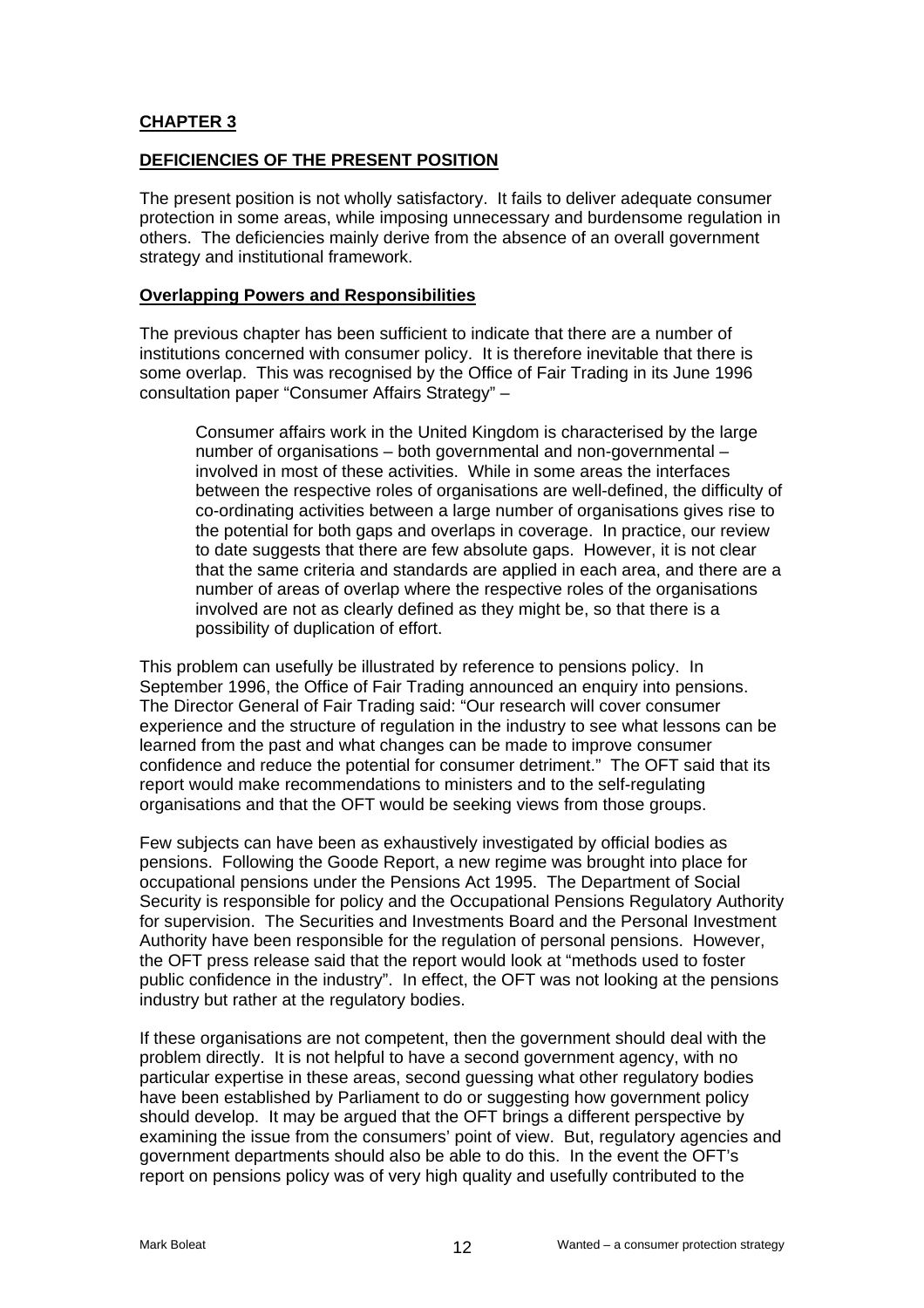public debate, but this does not alter the basic point that this was not an area which merited use of scarce OFT resources.

#### **Inconsistency of Policy between Sectors**

The quote from the OFT in the previous section referred to the possibility that different criteria and standards may be applied in different areas. This is undoubtedly the case. It applies particularly where there are specific regulators, but it also applies more generally. This can usefully be illustrated by a number of examples.

- Newspapers frequently point to huge differences between the prices of cars in Britain and in other European countries. Yet there are much wider disparities between the price of, say, The Times or The Daily Telegraph in London and the price just a few hundred miles away in France.
- There is much attention on what is the most appropriate mortgage loan to take out when buying a house, in particular whether the loan should be fixed rate or variable rate or repayment or endowment. In practice, there is no simple answer, and given an efficient marketplace (and the marketplace for mortgage loans is very competitive), the various products should be of equal value at the outset. However, in the event, a fixed rate loan may prove better value than a variable rate loan if interest rates rise, and an endowment-linked loan may be better value than a repayment loan if inflation runs at a high level. These are variables that simply cannot be forecast 25 years ahead. But far more important is that the decision as to which type of loan to take out is of trivial significance compared with the more important decisions as to whether a house should be bought at all, if so whether it is the right house for the circumstances of the family and so on. Someone buying a house is very much concerned about whether it is the right dwelling, whether they are paying the right price, whether they may be gazumped, whether there are hidden defects and so on, but these issues receive virtually no attention. Instead, media and regulatory attention is on the aspects of the purchase about which the public are not greatly concerned – that is the choice of mortgage.
- Churning of financial products is quite properly condemned and strong regulatory action is taken where there is evidence of this. By contrast, churning of replica kit by football clubs is regarded as sound commercial business even though it is aimed at impressionable, often low income, consumers.

One can attempt to rationalise all these inconsistencies. A common rationalisation is that it doesn't matter if the consumer is badly treated in respect of a small purchase but that it does matter if he is making a large purchase. While there is an element of truth in this, it is a dangerous proposition because it rather implies that if traders want to rip off the customer and make abnormal profits, they are best to concentrate their efforts by selling lots of low value goods rather than a few high value goods. It is perhaps significant in this context that where a restaurant charges ten times the retail price for a bottle of fizzy water, that this is not regarded as anything other than brilliant management, but when, say, a bank wishes to charge for providing a service through expensive branches, many regard this as quite improper. At the end of the day, every producer of a good and service is competing for capital. If regulatory action makes it difficult to make a profit in one area, then the market does not respond through accepting a lower level of profitability while providing the same service, but rather the supply of the service declines.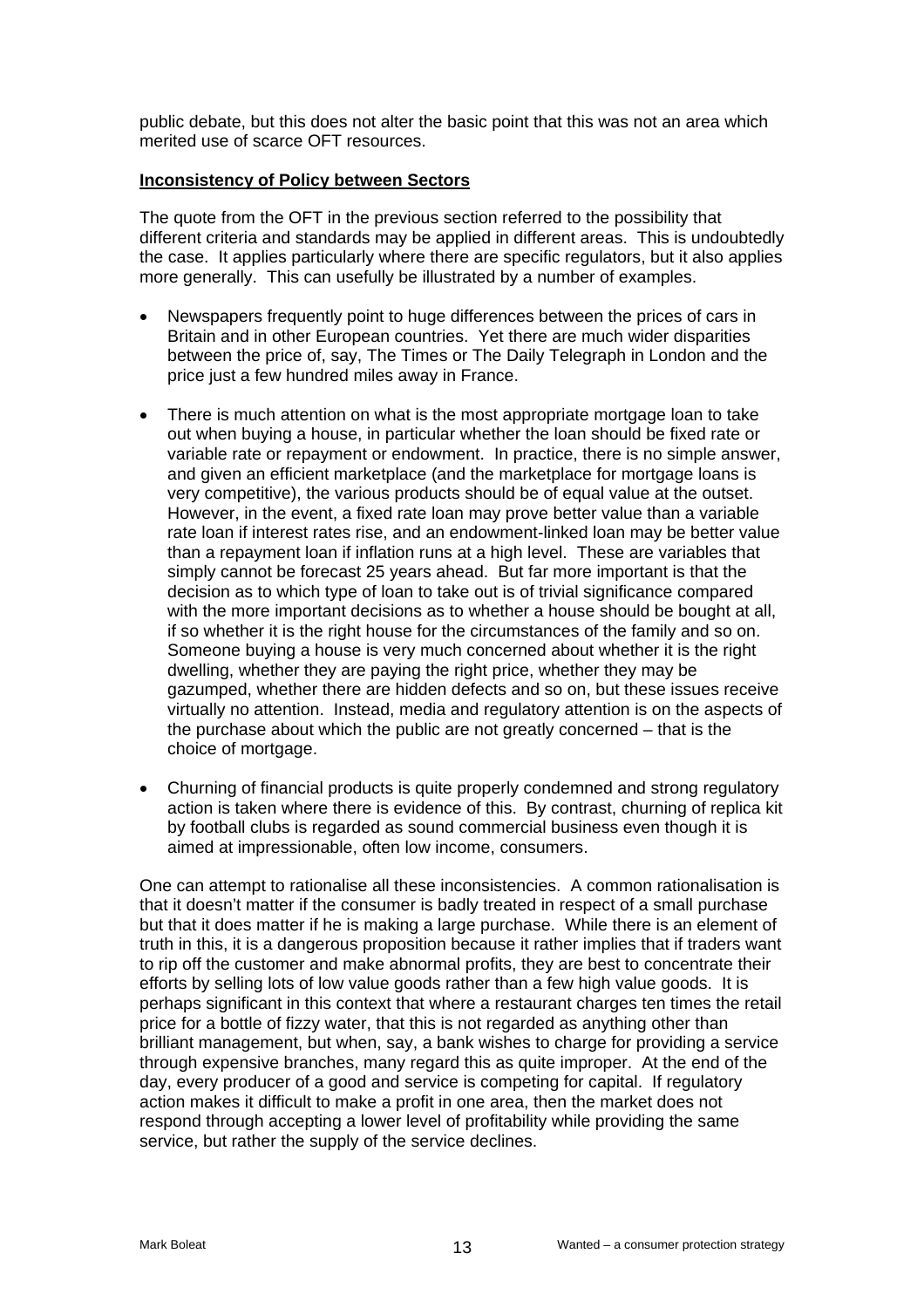## **Differential Enforcement**

Differential enforcement naturally follows on from the structure outlined in the first chapter of this paper. The position is well illustrated in the financial services sector. The so-called self-regulating organisations set up under the Financial Services Act have had power to fine their members. This power has been used most enthusiastically by the Personal Investment Authority and the Investment Management Regulatory Organisation. Fines guarantee massive publicity in the press, although this soon wears off and ever-bigger fines are needed to maintain the same number of column inches. Those organisations providing financial services which chose to exercise their right to be regulated by the Securities and Investments Board, could not be fined. This is a clear inconsistency and has been pointed out as such by the press. In fact, it is of little material consequence as the amount of the fines is small in relation to the costs of dealing with regulatory action by the regulators and, where appropriate, providing redress. Nevertheless, those companies which have been fined have had more unwelcome publicity compared with those which have not.

One can argue that the financial services industry clearly is managed badly because institutions have been fined by regulators, but in most other sectors the regulators have no power to fine. The Bank of England was not able to fine banks, and, indeed, had a reputation for operating by raising eyebrows. In most sectors, there are no specific regulatory bodies and there are no powers to fine. The reason why financial services companies have been fined for mis-selling and poor administration but garages have not been fined for poorly repairing cars is that regulatory bodies have been set up to fine financial services companies but they have not been set up to fine garages.

It would be possible to produce many other examples of inconsistency in respect of enforcement. For example, a few years ago the mortgage lending industry had a problem in that some trading standards officers took a particularly restrictive view of regulations governing the advertising of mortgages and sought to take action against mortgage lenders. The same advertisements in different areas attracted no attention at all.

## **Poor Targeting**

The OFT has accepted that it could improve its targeting. Paragraph 7.40 of its 1996 consultation paper "Consumer Affairs Strategy" said: "We recognise also that, while we do select issues for investigation on the basis of a number of defined criteria – there is scope for us to adopt a more systematic approach towards identifying those areas where the use of our resources can be of greatest benefit to consumers."

At that time, the OFT was presumably operating according to criteria which had been published in its 1991 publication "Consumer Strategy". More than two years elapsed between the publication of the OFT's consultation paper on its consumer affairs strategy in June 1996 and the publication (in a very muted way) of its final strategy in October 1998. In this paper, the principles the OFT uses in targeting its work are set out. They are summarised as follows –

The OFT's investigations are informed by monitoring market behaviour and complaints, and by maintaining good contacts with interested bodies. Investigations are selected by considering the size of the potential detriment suffered by consumers, the vulnerability of consumers to abuse, the scope to make an impact, the possibility of remedy, the quality of the evidence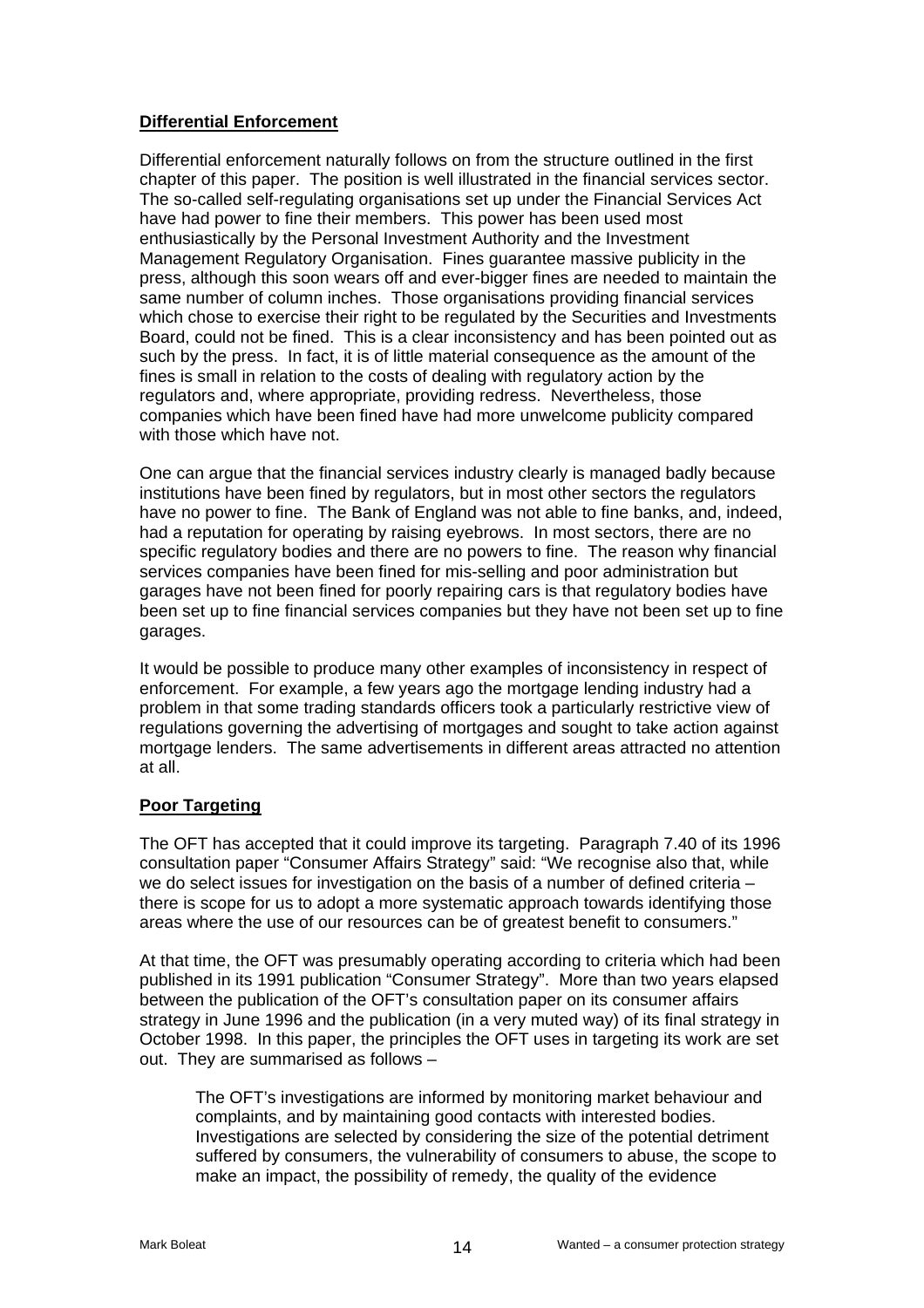available, and the likely cost of the study. Good liaison with other bodies interested in this work plays an important role.

The report includes an annex setting out investigation criteria in detail. This is reproduced as the appendix to this paper.

It will be noted that of the six criteria listed, two are concerned with consumers and four are concerned with the convenience of the Office of Fair Trading. The key points should surely be for the size of the potential detriment suffered by consumers and the vulnerability of consumers to abuse. On these two criteria, much attention would be focused on difficult areas such as car and house repairs. However, the other criteria are really nothing to do with consumers. Even if a practice leads to substantial detriment on the part of vulnerable consumers, then if a study is going to be expensive and it is difficult for the OFT to make an impact, then there will be little OFT action. This might explain why OFT work has concentrated on the popular, high profile issues which the media can understand. Typically, these would be where there are strong trade bodies which may be capable of delivering some action which the government cannot itself deliver.

It may be argued that it would be futile for the OFT to waste its time when it did not have the scope to make any impact, but, if this is the case, it is an indictment of the process. It is rather like the police saying that because it is so difficult to catch people who have committed major crimes such as fraud and murder, they will concentrate their resources on areas where they can make an impact such as parking on double yellow lines.

Having said this it is accepted that the OFT is itself in a difficult position because it is, in effect, powerless to deal with bad practices in industries characterised by small suppliers and where there is a significant information gap between vendor and purchaser. Under Part III of the Fair Trading Act, the Director General of Fair Trading has legal powers to take action against roque traders but these powers are cumbersome and virtually impossible to use. The Director General is seeking amendments to the legislation so as to allow him to issue "stop orders" after a more streamlined legal process. This point is as much a criticism of the framework within which the OFT operates as it is of the OFT itself.

Subsequent sections of this paper analyse what criteria regulatory bodies should use to define whether regulatory investigation or enforcement action is necessary. It is sufficient at this stage to observe that, at the very least, the OFT, which has something of a "sweeper" role, should concern itself primarily with areas which are not covered by other regulators and where there is evidence of consumer detriment. At first sight, the OFT has not targeted its work in this way. This can be illustrated using its own most published information.

An article in the 21<sup>st</sup> issue of the OFT publication "Fair Trading" revealed that in 1997 there were 859,000 consumer complaints reported to Trading Standards Departments. In the final quarter of 1998 the top ten sources of complaint were –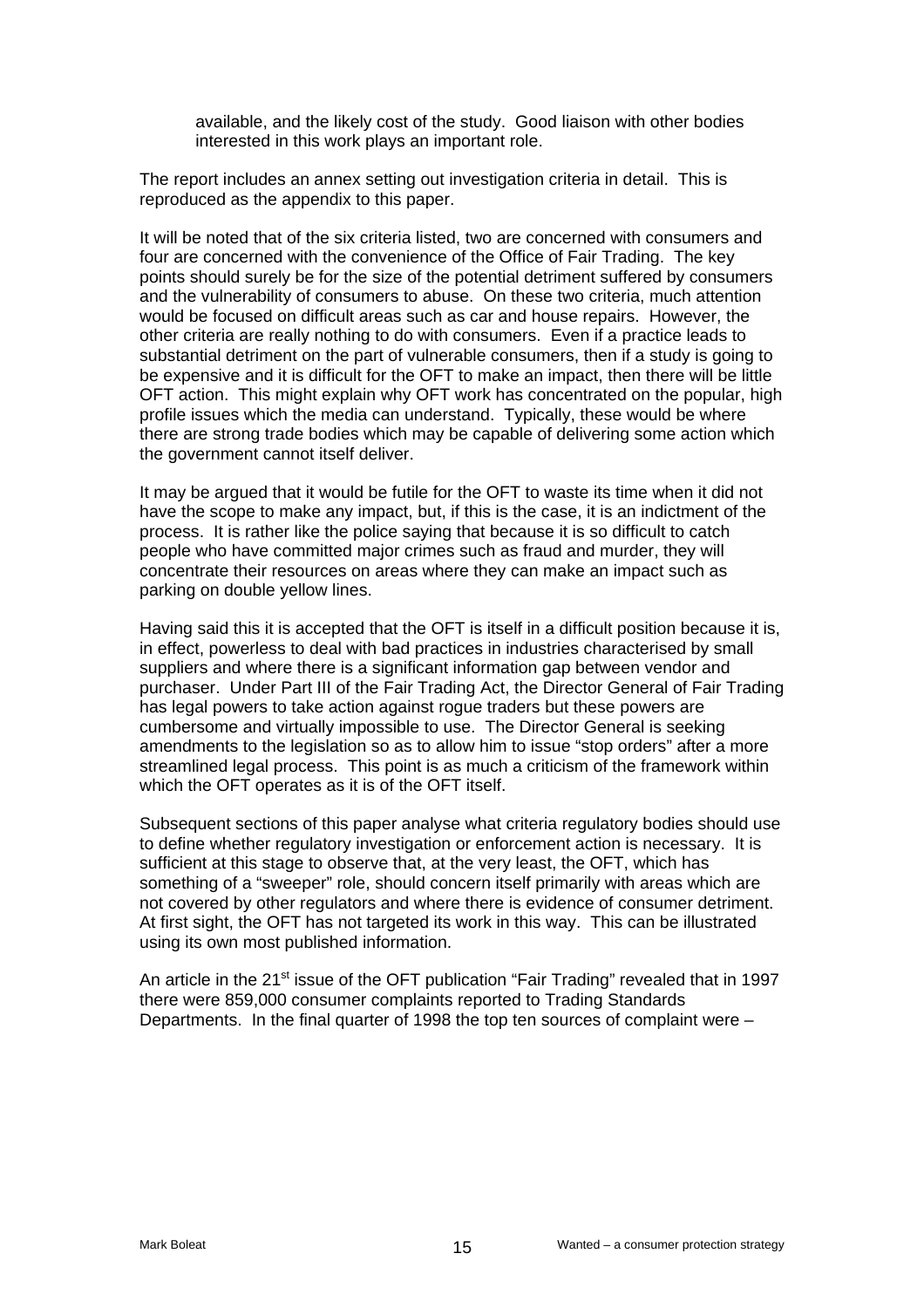| Other personal goods and services (in particular | 24,900 |
|--------------------------------------------------|--------|
| homeworking schemes)                             |        |
| Secondhand cars                                  | 22,100 |
| Radio, TV, other electrical goods                | 18,200 |
| Home maintenance, repairs and improvements       | 15,000 |
| Clothing and clothing fabrics                    | 13,300 |
| Major appliances                                 | 10,900 |
| Food and drink                                   | 9,500  |
| Upholstered furniture                            | 8,900  |
| Other recreational goods and services            | 7,700  |
| Double glazing products and installation         | 7,400  |

In terms of complaints per £million of consumer expenditure the major "culprits" are laundry and dry cleaning; major appliances; radio, TV and other electrical goods; furniture, and footwear repairs.

The figures must, of course, be very heavily qualified in that they exclude complaints received by regulatory bodies, trade associations and so on. They also take no account of issues where consumers do not know they are badly treated. Nevertheless, they are indicative of the areas where there are grounds for complaint and where there are no specific regulatory bodies which can deal with those complaints.

The OFT says that it takes this information into account in deciding where to concentrate its efforts. Whether it does so sufficiently is perhaps open to question.

Its annual report for 1997 shows that the OFT has concentrated its resources in different areas. The first and longest section deals with financial services covering the mortgage lending code and the banking code (for which the Treasury has an oversight role) and pensions (the responsibility of the DSS, OPRA and the financial services regulators). Other sections cover holiday caravans, pre-paid funerals, photocopier leasing, extended warranties on electrical goods, resale of tickets for live public entertainment, the estate agents' ombudsman scheme and used cars. The rationale for covering used cars is certainly clear, but it is difficult to understand why the other areas have been selected and why some of those, which are the subject of considerable consumer complaint (for example home maintenance, repairs and improvement), do not seem to be areas for OFT action. It is also significant that the Director General's report does not explain how the OFT decided the areas on which it should concentrate its resources.

There is a clue on this point in the OFT report "Raising Standards of Consumer Care", published in February 1998. This deals predominantly with codes of practice. Paragraph 2.4 of the report comments that the OFT has chosen to support only a small minority of industry codes of practice: "Many of these were initially encouraged by the OFT as an alternative to legislation in problem sectors, such as travel, electrical goods, and the motor trade. The building and home improvements area (other than the double glazing industry) has proved to be the major exception, escaping because of the fragmented nature of its trade representation." This can be interpreted as meaning that the way to avoid industry codes of practice, admittedly often a light form of regulation, is to have weak trade associations. Conversely, the way to attract the attention of the OFT, and to enable it to secure industry agreement, is to have strong trade associations. If this is the message, then it is contrary to the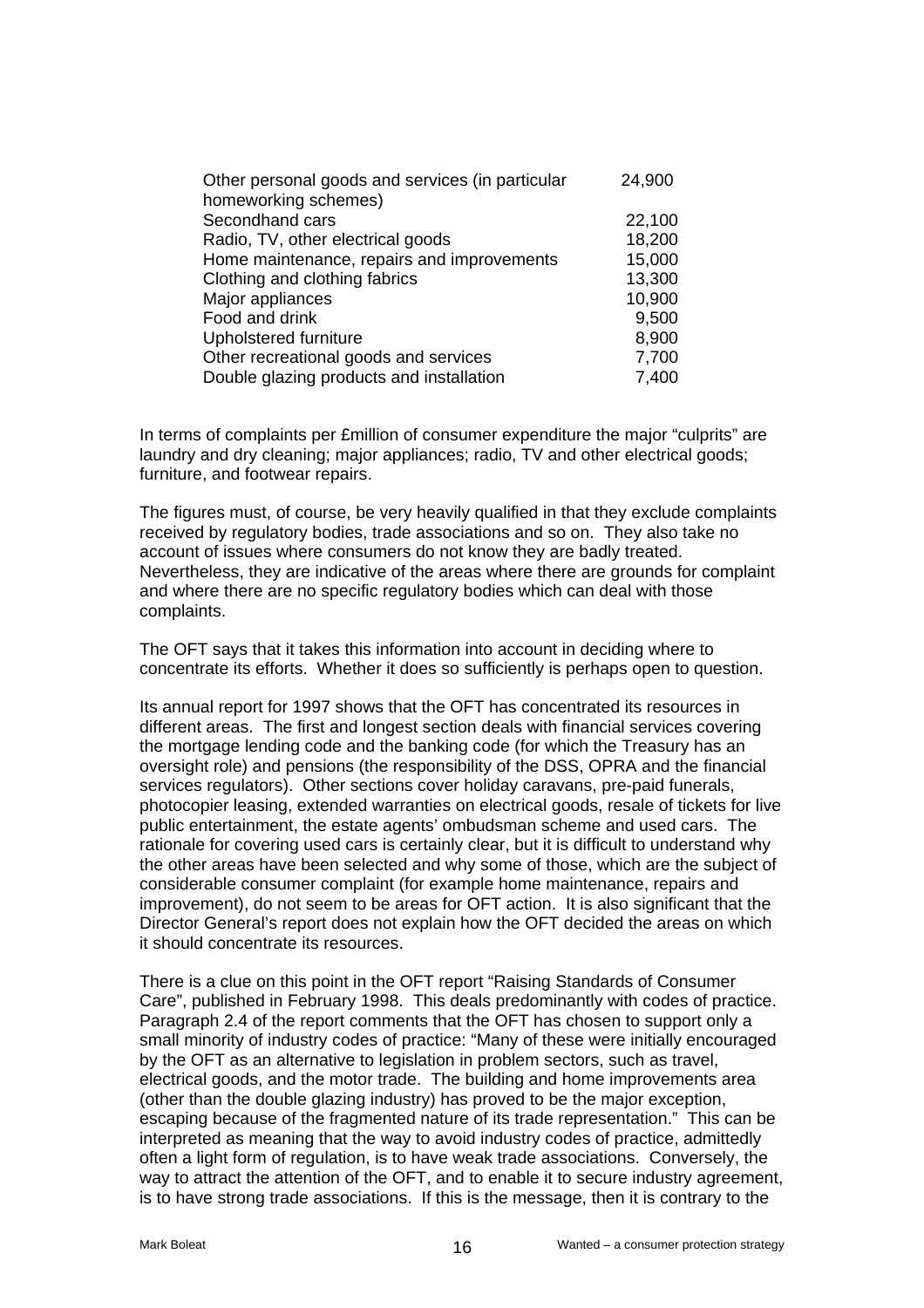one which the government is trying to give generally about the need for strong representative bodies.

The problem of poor targeting is also evident from the 1998 Annual Review of the National Consumer Council. The articles of the NCC urge it to have special regard for the poor and disadvantaged, and this is reflected in much of its work. However, this also means that it covers much the same ground as other departments, and where it does not it is operating in the same field as statutory regulators.

One sector of the economy which is very well regulated is public utilities where Parliament has provided for specific regulators reorganising the monopoly nature of the industries. The NCC annual review has a long section on public utilities from which it is clear that much of its work is directed at influencing the government and the regulators. For example, the NCC expressed concern about soaring water bills and water charging systems. The NCC also expressed its concern to the Lord Chancellor's Department about his proposals on legal aid, and in common with other consumer bodies its report has a long section on financial services. Again, this was primarily concerned with seeking to influence other regulators, with the NCC expressing concern about the establishment of the Financial Services Authority and what it was or was not going to cover. The NCC became involved in a debate on insurance regulation where its proposal has been roundly rejected by the government. In this area, the NCC allied itself with an organisation which represented only a very small section of the market.

The annual review has a good section about shopping for goods and services, covering areas which manifestly are of concern to consumers, including rogue traders. However, throughout the report there is no information about how the NCC decides what areas to comment on. Issues which consumers are known to be concerned about, in particular car and house repairs and second-hand car sales are scarcely mentioned. The impression one gets from the report is that the NCC is seeking to influence other regulatory agencies.

It is also interesting to observe that the NCC sees itself as having a particular role in respect of vulnerable consumers at the same time as the OFT is doing work on this subject and the government has made it a priority through establishing the Social Exclusion Unit. The Personal Investment Authority has also entered this market. This confirms the pattern of regulatory and consumer bodies following each other round on "popular" subjects and, to a large extent, duplicating each other's work.

#### **Regulatory Rivalry**

It is an inherent part of human nature that individuals or organisations operating in the same area tend to compete with one another. Regulators are not immune from this. Indeed, because they are not subject to the normal constraints of the marketplace, the tendency to compete can be even greater. It is difficult to interpret the OFT's wish to involve itself in personal pensions other than as one aspect of regulatory rivalry (although the point has already been made that the OFT report was a good one and perhaps helped to serve its purpose of indicating the lack of coherent government policy on this important area).

The Financial Services Act 1986 created a two-tier regulatory system which had built within it the scope for regulatory rivalry. This has been widely recognised and has been used to justify the creation of the single new regulatory body, the Financial Services Authority. It was well known that there were tensions between the SROs (in particular, IMRO and the PIA) on the one hand and the Securities and Investments Board on the other. This was freely admitted by the previous Chairman of the SIB,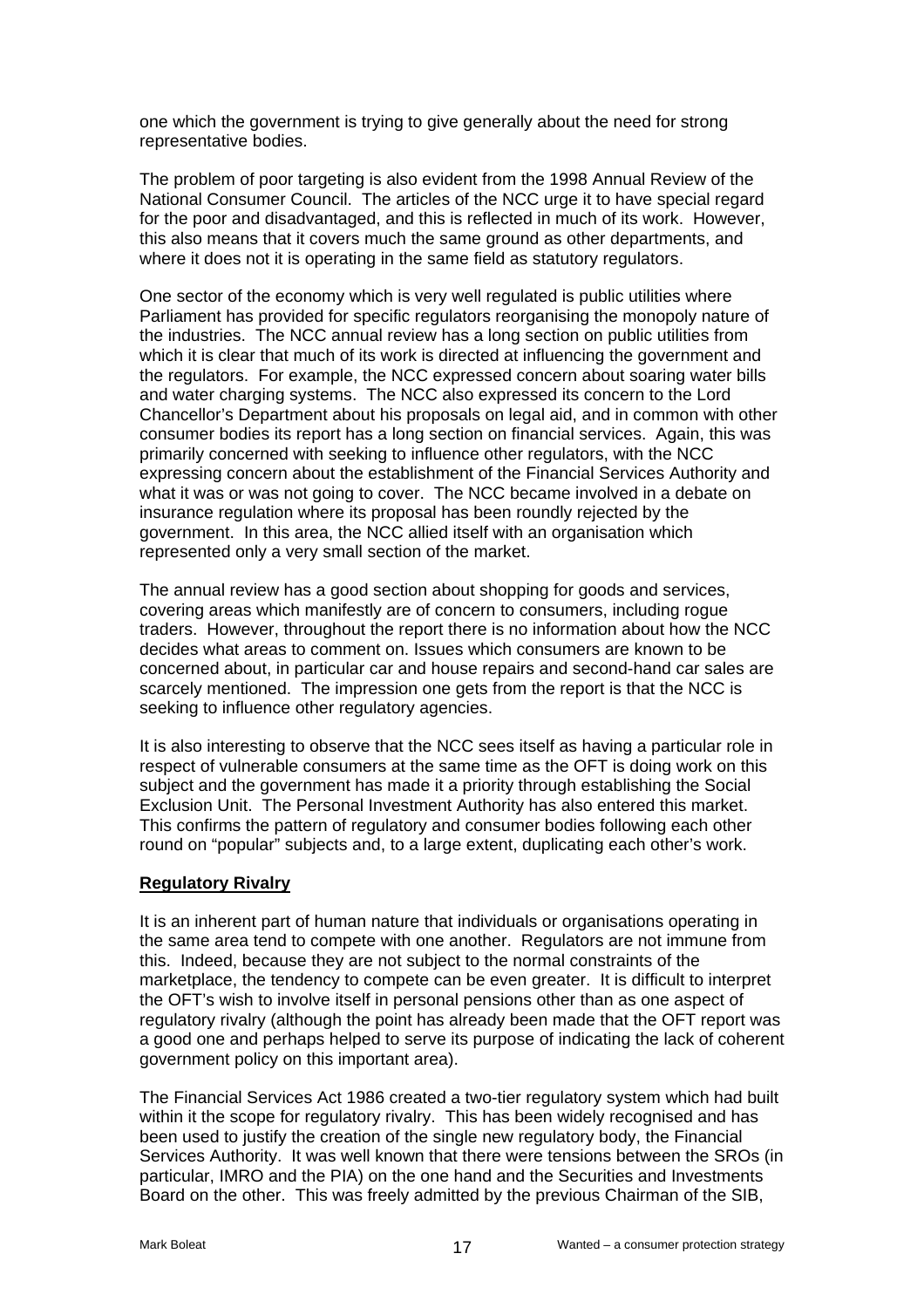Sir Andrew Large. In a speech on 20 May 1997, he commented: "I have often felt that it would take a psychologist to explain fully what happens in a system where there are three self-governing bodies, each with its own board and executive, each keen on its independence, a system in which there is little sense of collegiality, no incentives to co-operate, and few penalties for not doing so. I imagine the psychologist would conclude that the Act sought to create a system that might be described as self-governing (dare I say self-regulatory?) rather than one which sought to make regulation work."

## **Lack of Proportionality**

Lack of proportionality is a problem in any regulatory system. Regulatory action may frequently be required, but it is important to ensure that the cost of the regulatory action is not out of all proportion to the problem it is trying to deal with. In many parts of government, this issue is now being properly addressed through cost-benefit analysis of proposed policy measures. For example, this was done by the Personal Investment Authority in respect of its proposals for disclosure of costs for unit trusts and pension products. A study commissioned from outside consultants showed that the benefits of the proposed measure easily outweighed the costs. Of course, the study was open to challenge, and if it had so wished the insurance industry could have challenged the study. It chose not to do so, recognising perhaps its validity.

But in other areas regulatory agencies are still able to take action without going through this sort of exercise. Recently, for example, the Office of Fair Trading in its May 1998 report "Health Insurance" has asked insurers to develop, in four months, "core term products" for certain health products on the basis of a very short paper, with no proper analysis of the costs and benefits of going down this particular road and with no precedents to follow.

Lack of proportionality will always be a problem unless there is a duty imposed on regulators to undertake a proper cost-benefit analysis and to publish the results of it. The government has recently taken a significant step forward in this respect. In the summer of 1998, the Better Regulation Unit of the Cabinet Office published "The Better Regulation Guide and Regulatory Impact Assessment". A regulatory impact assessment (RIA) is a short document published with regulatory proposals and new legislation which describes the issue that has given rise to the need for regulation and compares various possible options for dealing with that issue. The costs and benefits of each option are identified. An RIA must accompany any published new legislation and any consultation papers on regulatory proposals. It remains to be seen how the concept will work in practice. However, it will not deal with decisions by regulators to conduct investigations or mount campaigns. It is also difficult to see how the concept can be applied to wide-ranging legislation such as that establishing the Financial Services Authority.

#### **Unhealthy Media/Regulator Interaction**

This paper is questioning why regulatory agencies seek to investigate certain practices or industries. It has already been illustrated that there seems little correlation between areas where there is consumer detriment and areas where the regulators choose to mount investigations or take action. Of course regulators must use their judgement, and it cannot simply be a mechanical operation to log the number of complaints and then initiate action.

But there does seem to be an unhealthy interaction between the media and regulators. Regulators and, indeed, politicians, wish to be seen to be dealing with problems that are in the public domain. To some extent, these can be real problems,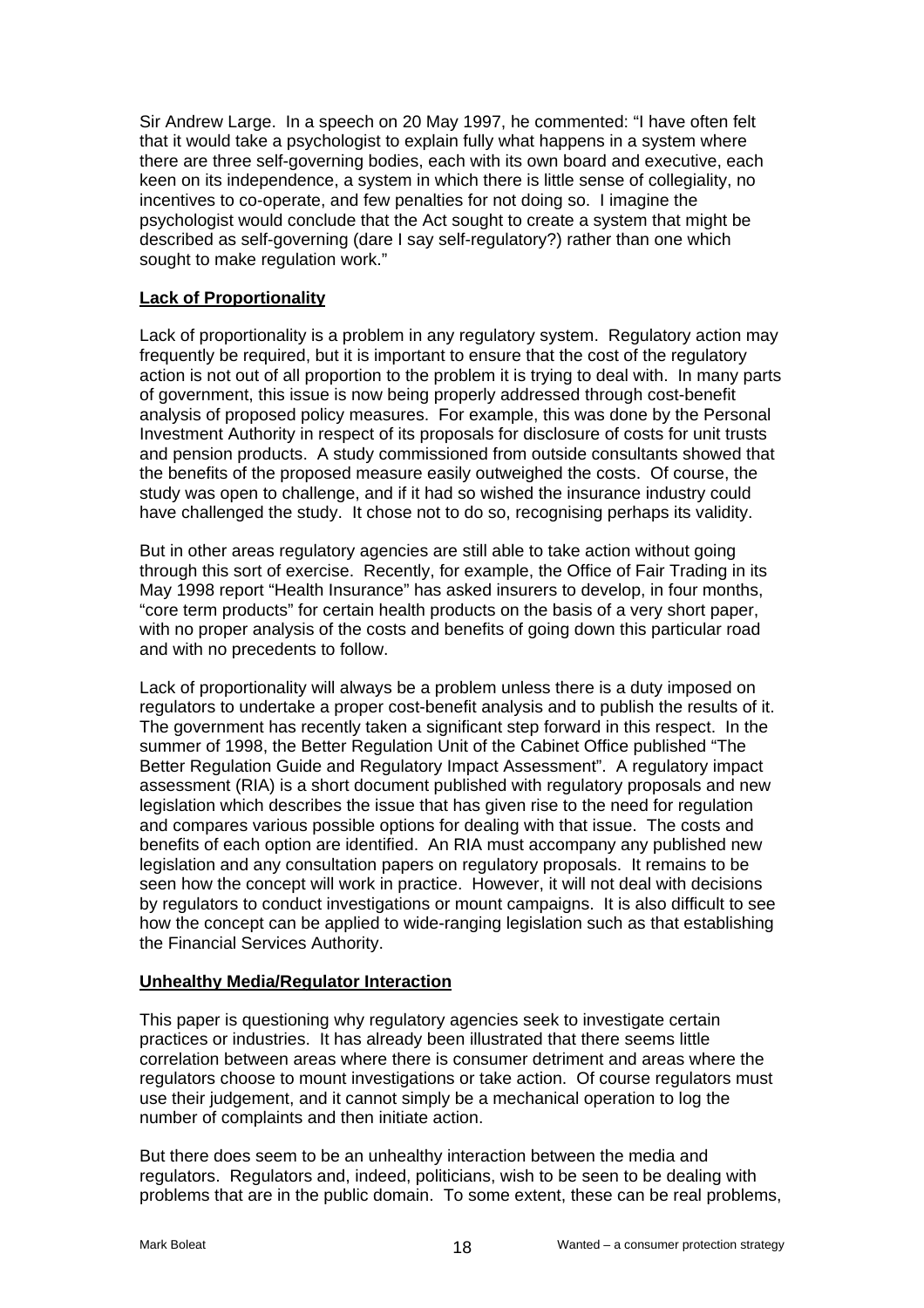but they can also be problems that are in the public domain because the press have chosen them to be so. Of course the press do not act in a vacuum and to a large extent genuinely reflect public policy concerns. But, other factors also influence the volume of press comment. The financial services industry is a cause of its own problems in this respect. There is a huge volume of advertising of financial services which merits special supplements in the weekend press. The advertising has to be matched by editorial content, and there is a limit to the amount of news that can be reported on a weekly basis. Inevitably, some of the reporting deals with problems, and when there is perceived to be a problem, other newspapers will then quickly join in reporting on it.

The volume of media comment could encourage MPs and even regulators to take an interest in the subject and even regulators. This may influence regulators in their decisions as to what subjects they should be addressing, and then regulatory action in itself generates further adverse publicity.

Indeed, it is a well-known tactic for journalists to run a campaign on a particular issue, to send a "dossier" to the Office of Fair Trading or to a regulatory agency and to demand an enquiry. The normal response of any regulatory agency would be that it will consider any evidence given to it of malpractice. This then leads to the newspaper headline of "government announces probe into…..".

It is not suggested that the media determine what the regulators do, but, nevertheless, it does seem to be the case that media comment does have some influence on the action of regulators.

There has recently been an interesting example of media/politician/regulator interaction in respect of supermarkets. The Sunday Times has decided to conduct a lengthy campaign against the major supermarket chains. Politicians have joined in with critical speeches, and the Office of Fair Trading has responded by mounting an investigation. Even if the results of the investigation are satisfactory as far as the supermarkets are concerned, they are having to endure substantial adverse publicity.

#### **Narrow Perspective**

It is, to some extent, inevitable that, where a regulator is charged with dealing with a specific sector, then they will focus on that sector, become expert on it and apply rules and regulations which they think appropriate to it. This is all valid to a large extent, but it runs the risk of regulatory agencies viewing issues in a very narrow perspective.

This has been illustrated already in the short section on inconsistency of policy between sectors. But the problem can be greater in respect of the implementation of policy. The financial services industry has, with some justification, been the subject of special regulatory attention, but it can claim that the regulators are taking a narrow perspective when dealing with it.

Most providers of goods and services are free to seek to maximise profits as long as they operate within the law. Positively harmful products (tobacco for example) can be sold, differential pricing is widespread (compare the subscription price of most journals with the news-stand price), superficial improvements (or changes) to persuade customers to buy a new model (golf clubs for example) are standard, blatant churning is regarded as sound commercial practice (football shirts for example), the press connive in churning in an entire sector (fashion) and when supermarket outlets are closed making the chain inaccessible to those without cars, this is applauded in the financial press. But in the financial sector those selling some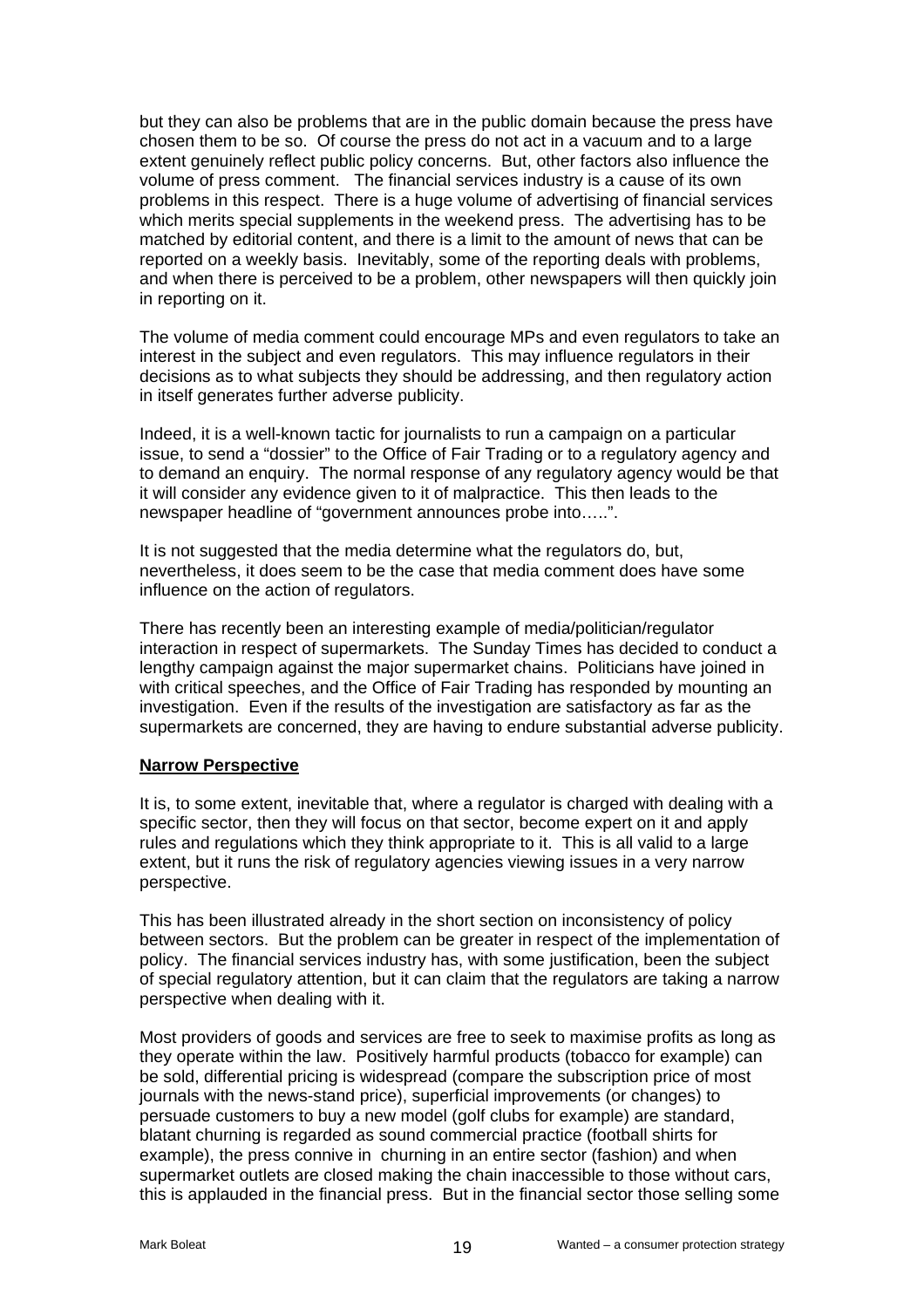products are required to give 'best advice', price differences are challenged and bank office closures are regarded as denying people access to a service.

It is readily accepted that some financial services are different. It does not matter greatly if people are deceived into buying a new set of golf clubs; it does matter greatly if they are deceived into buying the wrong pension. But not all financial services come into this category – bank accounts do not for example. The key point is that there should be clarity as to why a sector or product is so different that it is singled out for special treatment.

#### **Emphasis on Information/Redress/Compensation/Commission**

Certainly in the financial services area, and to some extent in other areas as well, one can almost produce a model regulatory document which could apply to a wide range of goods and services. The consumer lobby, and to a lesser extent regulators, invariably want –

- more information to be disclosed to the consumer about the product
- an adequate redress mechanism if the product is unsatisfactory
- compensation arrangements if the product is unsatisfactory and the manufacturer is no longer in business
- disclosure of commissions by those involved in the sales process.

It is natural that these will be features in most regulatory reports because the people writing them are all expert on these issues, in particular in dealing with words. However, little research has been done on the extent to which people read information (and what research has been done suggests that they do not), use redress mechanisms and are interested in disclosure. For the most part, these points are of use to the more affluent, more sophisticated middle class customer. The vast majority of the population would never consider pursuing a formal complaint against an organisation, still less are they able to understand much of the information which is given to them. The Association of British Insurers recently commissioned a report on the quality of insurance company literature. The report, which covered pensions, travel and contents insurance came to the following broad conclusions –

On the whole it appears that literature plays a low-key role in terms of product communication across all three product areas and largely across all distribution channels. Most consumers prefer to gain their information by verbal communication than through literature. This is primarily because of the effort and time involved in reading material and the fact that many feel they have insufficient knowledge of a particular product area (particularly travel and contents). Customers only want to obtain the key and necessary information by way of literature since they need to be able to discuss individual queries and obtain a price/quote through making personal contact anyway.

The more important points are whether products achieve their desired purpose and do not "rip off" the customer. If one wishes to hide anything, then the best way to do so is to provide as much information as possible. A product can be provided with voluminous information about how it works, how it is constructed and so on, there can be a complex redress mechanism in place allowing people to complain at every stage, an insurance backed compensation system and full disclosure of costs at every stage of the process, but it can still be a rip-off for the customer.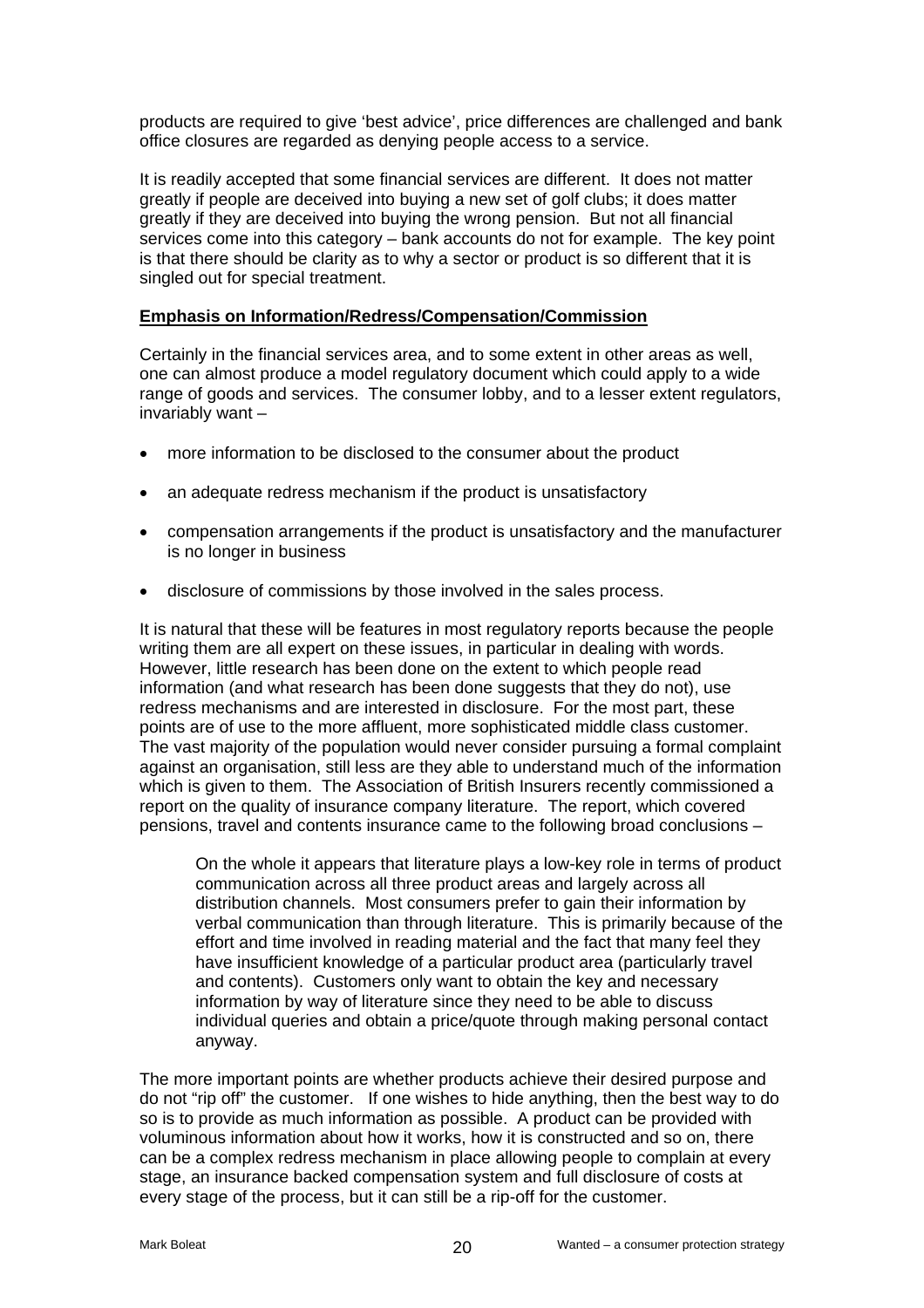Generally, the public are not greatly interested in how the costs of a product are made up, but they are interested in obtaining a product at a fair price that they value in their own minds, and have little wish to make complaints or seek compensation if something goes wrong. Life is too short.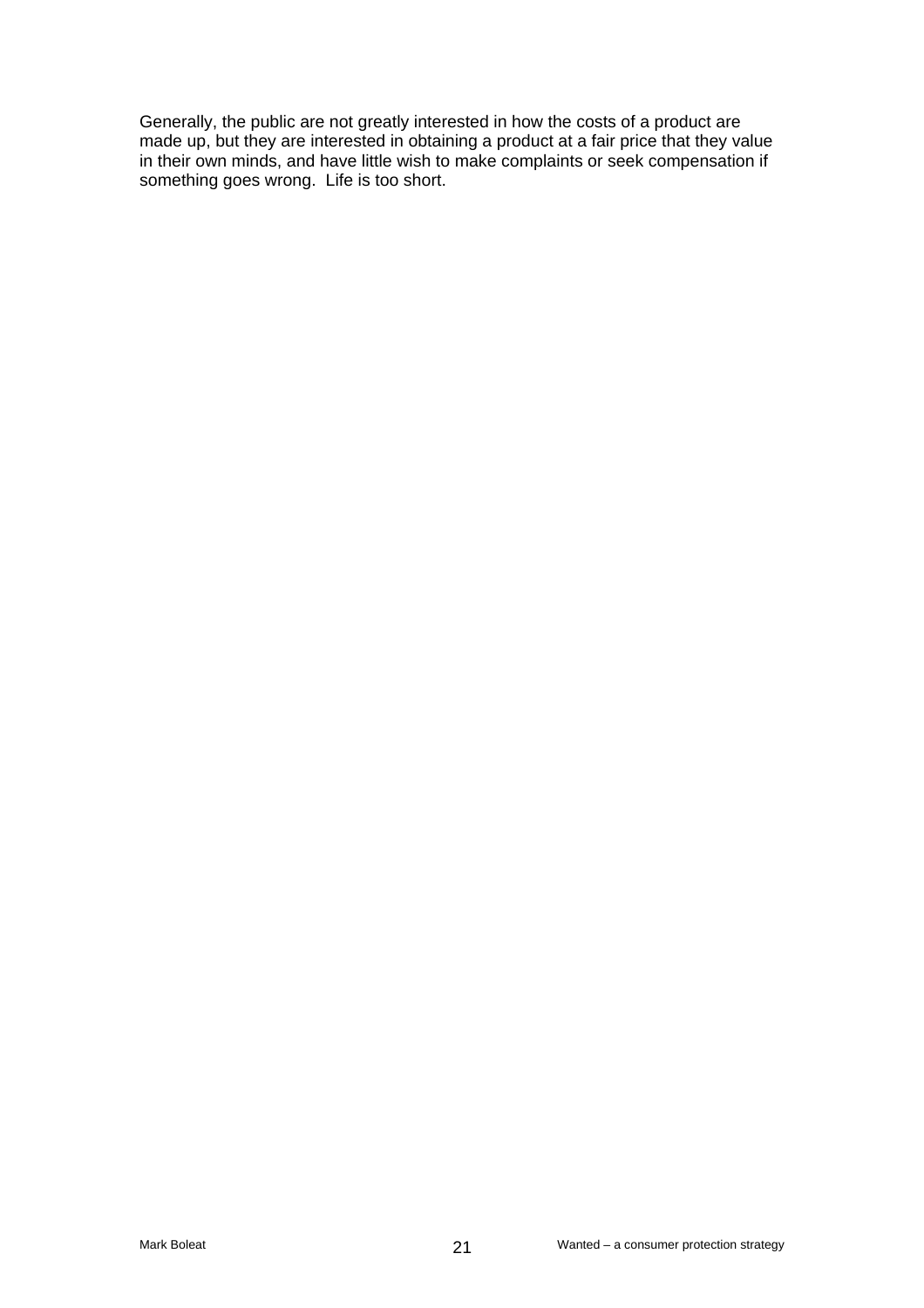## **CHAPTER 4**

#### **RESPONSIBILITY FOR CONSUMER POLICY**

Having established the present position in respect of consumer policy, and, more importantly, its deficiencies, it is now necessary to go on to suggest a strategy for the future. There are several elements of this strategy. This chapter deals with ownership, and subsequent chapters deal with principles for intervention, openness and the role of industry associations.

#### **Overall Strategy**

Responsibility for overall strategy on consumer protection can rest only with central government or an agency of government. It is always tempting to have a lengthy debate on institutional structures rather than strategy. It is the strategy which is most important, but this cannot be divorced from the institutional arrangements. By its very nature, consumer protection cuts across all government departments. Unless the strategy is owned and managed in a satisfactory way, then it is unlikely to be effective in practice.

The issue of ownership was usefully addressed in the OFT consultation paper on consumer affairs strategy, published in June 1996 –

Before dealing with these individual activities, however, there is a more general role to be defined. Many of those to whom we have spoken in the course of our review so far have recognised a need for greater co-ordination of consumer affairs work in the United Kingdom. This would involve attempting to establish the major issues and the work which needs to be done; to identify the people and organisations best placed to carry that work forward, and to encourage them to do so; and to support them in their work. It also involves taking an overview of the consumer affairs field as a whole, highlighting gaps and overlaps, and setting the general directions in which policy should be moving. Some of those to whom we have spoken have said expressly that they believe that the Office is the body best placed to take on such a role.

We do indeed believe that this is an appropriate role for the Office. We recognise, however, not only that there are areas where our expertise is limited, but also that other bodies have their own proper independence which we cannot and should not constrain. We can only operate by consent, and we recognise that this may require more openness, discussion and consensus-building than we have sometimes shown in the past.

It is not surprising that the OFT feels that it should have the overriding responsibility for consumer protection. This is one possibility, but the OFT is currently not well structured to take on this responsibility. Effectively, it has two functions – consumer affairs and competition policy. It is debatable whether there is great synergy between the two. Obviously there must be some synergy as there is between different functions in any organisation. However, those who deal with the OFT find that on the whole the two sections work very differently. At the very least it seems reasonable to conclude that if the functions were completely separated then there would not be a significant loss in terms of synergy.

"Ownership" of the consumer affairs function is, in effect, divided between the Director General of Fair Trading and the Director of Consumer Affairs. One effect of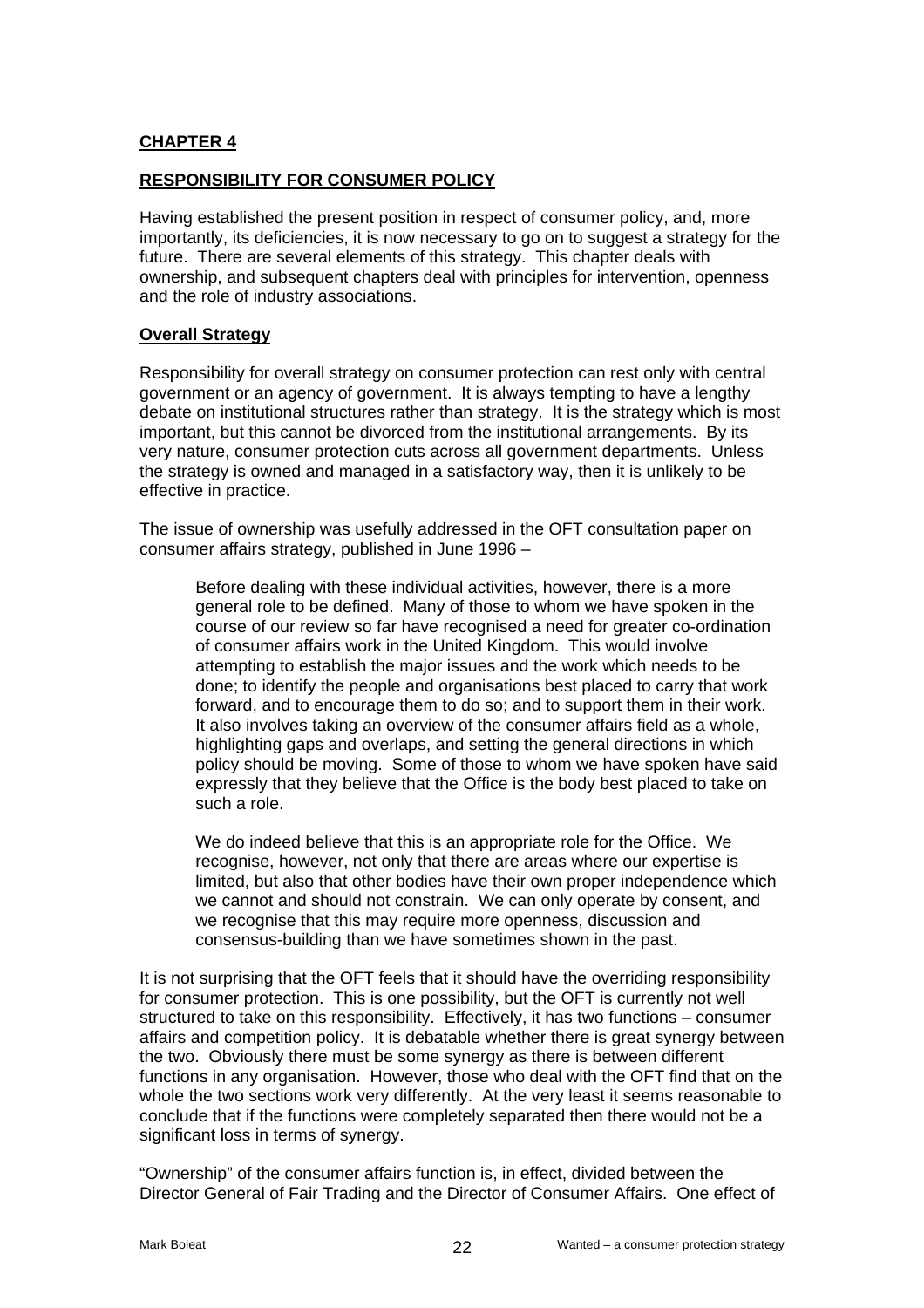the newly enacted Competition Act is that the weight of the OFT's work will shift significantly towards its competition policy responsibilities. If the OFT is to be the lead agency on consumer protection, then it needs to be restructured by having, in as far as it is legal, a second director general with responsibility solely for consumer protection. Longer term it might well be desirable to split the OFT into its two functions, but this may require primary legislation, and the importance of the strategy is such that the issue should not be left until a slot becomes available for legislation.

If a suitably restructured OFT is not the appropriate body to handle consumer protection issues, then the obvious alternative is the Department of Trade & Industry. In many ways, this is the most logical body as it is a department of state under ministerial control with responsibility to Parliament. The Corporate and Consumer Affairs Command of the department is headed by a director general, with consumer affairs and competition policy each being the responsibility of a director supported by two directors with specific responsibilities. These resources would not be nearly sufficient to undertake the work envisaged in this paper. If the DTI is to be the lead organisation, then the OFT's role should be diminished even further.

The one problem with the DTI having responsibility in this area is very similar to the problems which the OFT faces. The DTI's emphasis is on competitiveness, not on consumer protection. Ministerial responsibility for consumer protection rests not with the Secretary of State for Trade and Industry or one of the four ministers of state, but rather with a parliamentary under secretary of state who also has responsibility for competition policy.

If responsibility for consumer protection does stay within the DTI, then it will never get quite the weight that it deserves. However, it will be assumed for the purposes of this paper that, at least initially, the DTI should take responsibility for consumer protection policy. It already has some of the necessary powers but more resources would probably need to be devoted to the area. Interestingly, the DTI seems to be moving in this direction. In a letter published in the Sunday Times on 29 November 1998, the Consumer Affairs Minister, Dr Kim Howells, revealed that since his appointment three months previously "my prime task has been the construction of a consumer strategy".

The National Consumer Council raised the possibility in a recent discussion paper as to whether there should be a separate ministry for consumer affairs with representation in the Cabinet and which would provide a countervailing weight to other departments which are seen to represent the producer interest. This proposal was misguided. It worked neither in theory given the nature of democratic government in Britain, nor in practice. The interests of consumers and producers are not diametrically opposed, and setting up one department to oppose all others simply would not work.

There is, interestingly, one other contender for responsibility for consumer protection issues – that is the Cabinet Office. The Charter Programme Unit has recently been taking the lead on government consultation with industry, while the Better Regulation Unit seeks to have an impact across the whole of government by ensuring that regulation is done efficiently with the interests of business as well as of consumers in mind. One or other of these units could be expanded to take on responsibility for consumer protection which would entail taking over some of the work currently done by the DTI. Obviously, there would need to be a minister with responsibility for this area.

The OFT paper usefully outlines what the co-ordination role involves. This should be to establish the major issues and the work that needs to be done, to identify who is to take that work forward and to encourage and support them to do so.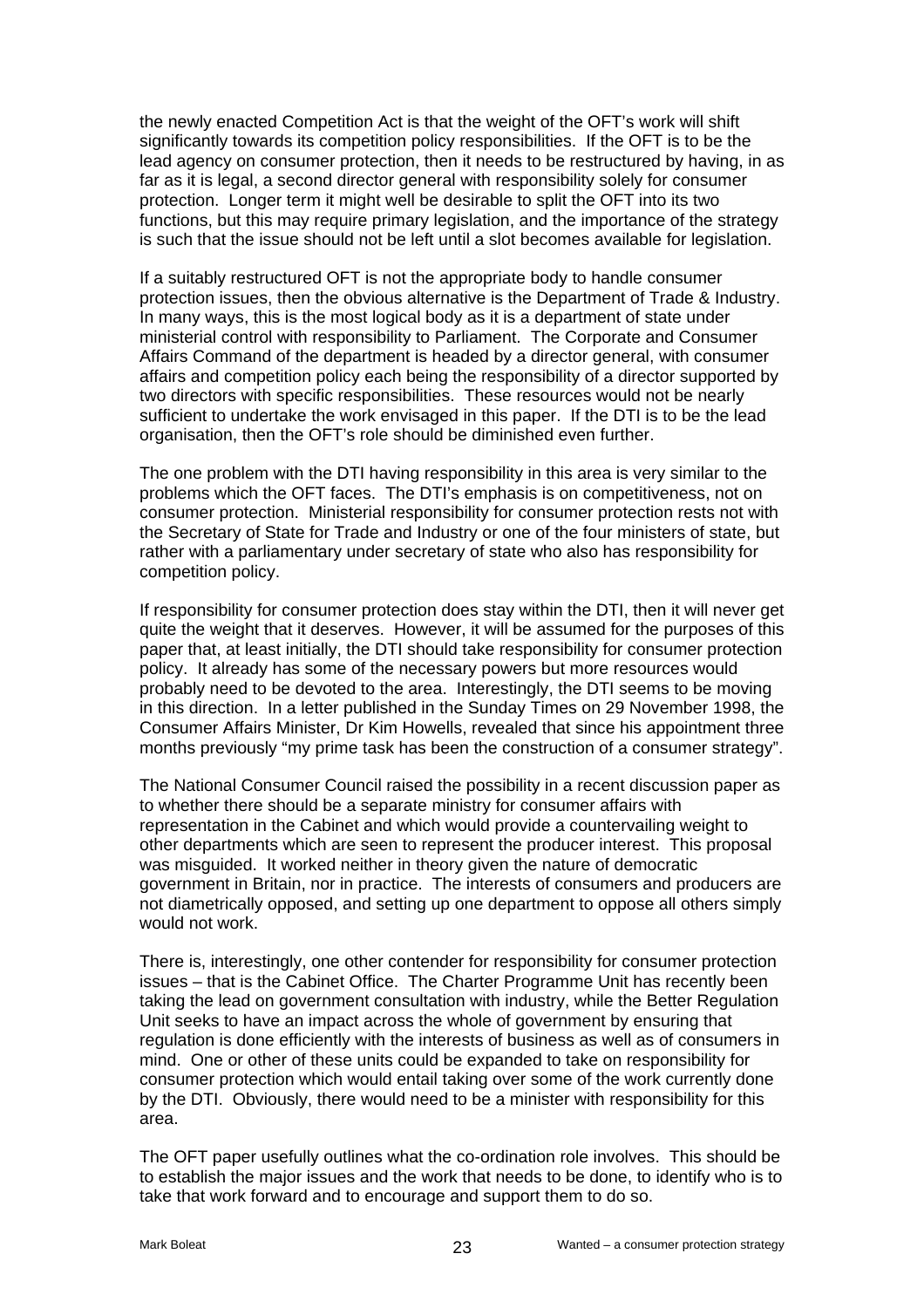The key part of this work should be a regular comprehensive review of consumer problems and how they are being handled. Perhaps the best model would be annual reviews but perhaps with a major review every three years or annual reviews but with particularly detailed analysis of, say, complaints or consumer views or the views of consumer bodies in particular years. The review should draw on –

- A theoretical analysis of areas where there is likely to be consumer detriment using the analysis set out in the next chapter.
- The results of consumer surveys seeking to identify areas where consumers need more protection.
- Analyses of complaints to trading standards departments and CABx.
- The views of regulatory agencies (but allowing for the fact that they had a vested interest).
- The views of consumer bodies but with narrowly focused groups being given less weight than widely focused groups.

The review should, where possible, identify the agency responsible for each particular area where intervention is felt to be necessary. However, it is accepted that in some areas this will not be easy and legitimately there can be scope for more than one agency to look at a particular problem. However, where this happens it should be by design rather than by accident or competition. The review and supporting research should be published in full with interest groups being allowed to challenge what is proposed, their views being taken into account in the following year.

The review process could be assisted by an advisory committee which should include appropriate representatives of consumer bodies, local authorities and industry organisations. This committee could, perhaps, be a reconstituted National Consumer Council. In any event, the role of the NCC should usefully be reviewed. Resources devoted to consumer protection work are limited, and currently they are dissipated between a number of separate organisations. There seems little point in the NCC using its resources to mount an investigation if the OFT is also doing an investigation. The NCC's distinguishing feature is that it is able to give an independent consumer voice. It should concentrate on this activity by playing a major role in conducting and analysing surveys of public opinion and mobilising and co-ordinating the views of other bona fide consumer organisations.

Having established what needs to be done, the DTI should also ensure that the appropriate organisations are, indeed, dealing with relevant areas and are not spending their time on peripheral matters. This will involve some co-ordination with other government departments where there are specific regulatory bodies, for example the Treasury in respect of financial services. Where there is no specific regulatory body, then under current legislation the Office of Fair Trading should be the responsible organisation.

## **Specific Regulators**

There is no suggestion in this paper that specific regulators should be abolished. They should continue operating under the existing legislation and largely maintaining their existing work programmes. However, they would be expected to take note of the DTI annual survey, and in their own publications to make clear how they are operating in accordance with this or, if they are not, justifying why this is the case.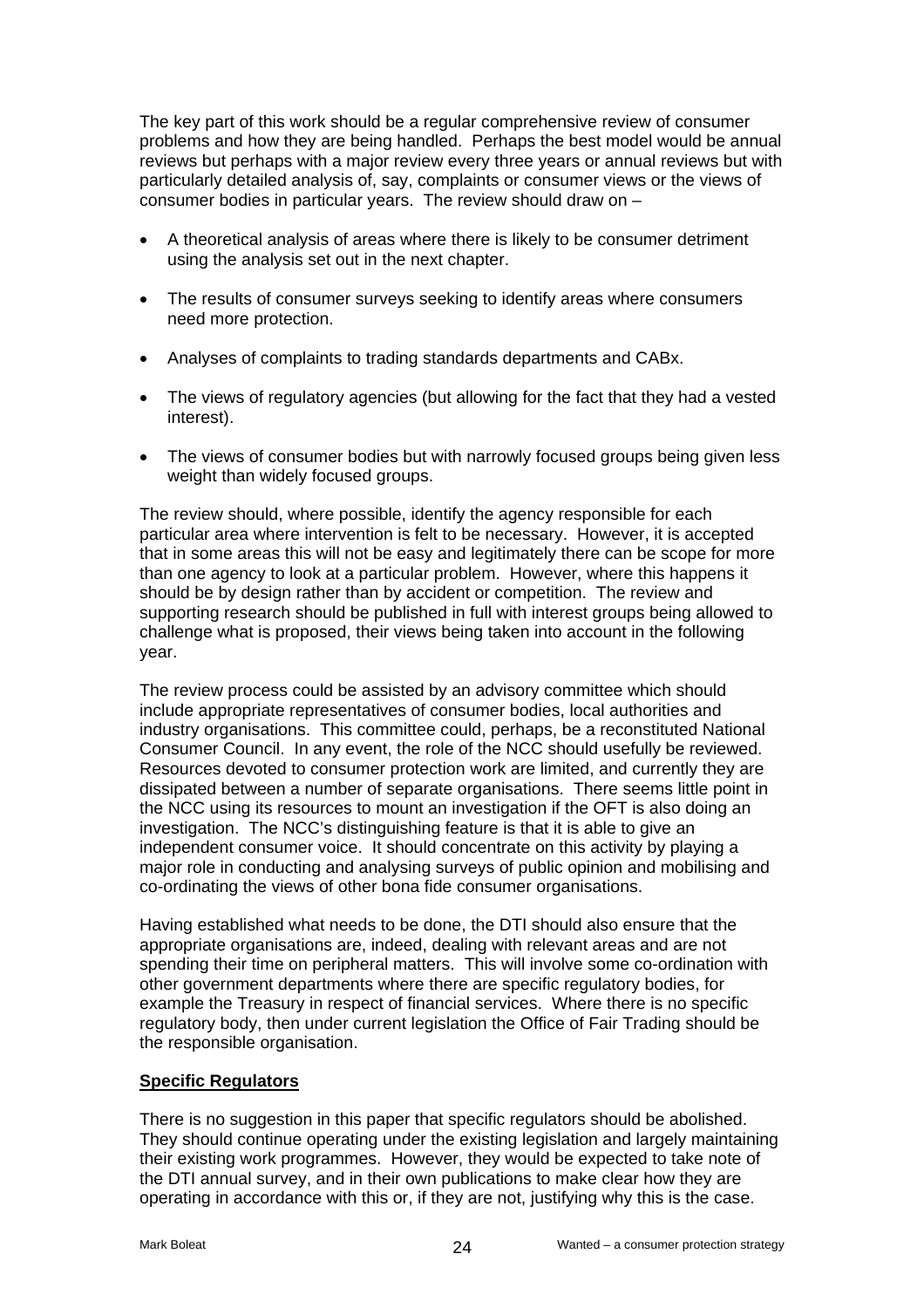There will be occasions when specific regulators may take a different view from the DTI, but if this is to happen then at least the regulator has to explain this rather than simply saying it is a matter for them and no one else.

As far as possible, all ministers with responsibility for regulatory agencies should ensure that they do not work in a way which overlaps with that of other regulatory bodies. Where there is a threat of an overlap, then ministers should decide who is to be responsible. Running a business is difficult enough without two regulators taking different views. On this basis, the OFT, for example, would not have been allowed to undertake its survey into pensions as this is unambiguously the province of other regulatory bodies and government departments. Also in the financial services area, the opportunity should be taken with the Financial Services and Markets Bill to remove the role of the OFT in vetting regulations made by the Financial Services Authority. This has been one of the many nonsenses with the current regime under the 1986 Financial Services Act where regulators have proposed rules only to find the OFT disagreeing with these, and the Treasury ultimately making a direction.

Where regulators are working in related fields, then the DTI or relevant government department should make sure that, as far as possible, they are working together harmoniously and are not adopting substantially different standards to deal with similar problems. This is, for example, particularly true in the case of the utility regulators, although there is the sensible move to merge the gas and electricity regulators given that electricity and gas compete and that electricity companies can provide gas and vice versa.

## **Trading Standards Departments**

Trading standards departments should, like the OFT, have a "long-stop" role. They should not deal with areas that are the responsibility of specific regulatory bodies. For example, they should not be concerned with the sale of financial services as this is adequately covered by the regulators in this industry. Similarly, they should not be concerned with electricity and gas distribution and servicing because there are specific regulatory bodies dealing with these areas.

However, local authority trading standards departments are an essential part of the overall machinery of consumer protection. They may well be aware of problems in relation to a specific supplier of goods or services or a generic problem before the principal and industry regulator. Their duty here should be to inform the regulator. There should also be effective mechanisms for trading standards departments collectively to be able to discuss issues that concern them with industry regulators.

#### **House of Commons Committee**

The House of Commons is, in many ways, now of little relevance to the conduct of consumer protection policy. This is unsatisfactory, partly because it is contrary to the principles of democracy, but also because consumer protection issues are one area where MPs are uniquely qualified to contribute sensibly to the debate through their own postbag, constituency surgeries and knowledge of what goes on in their constituencies and more widely. Parliament should play a much more important role in consumer protection policy.

Traditionally, Parliament has a role through approving secondary legislation, by receiving reports from regulatory bodies, by questions to ministers and, occasionally, by the work of select committees. Such parliamentary scrutiny is generally ineffective. MPs have few resources available to them to adequately hold institutions to account, and, in any event, they, like consumer and regulatory bodies, tend to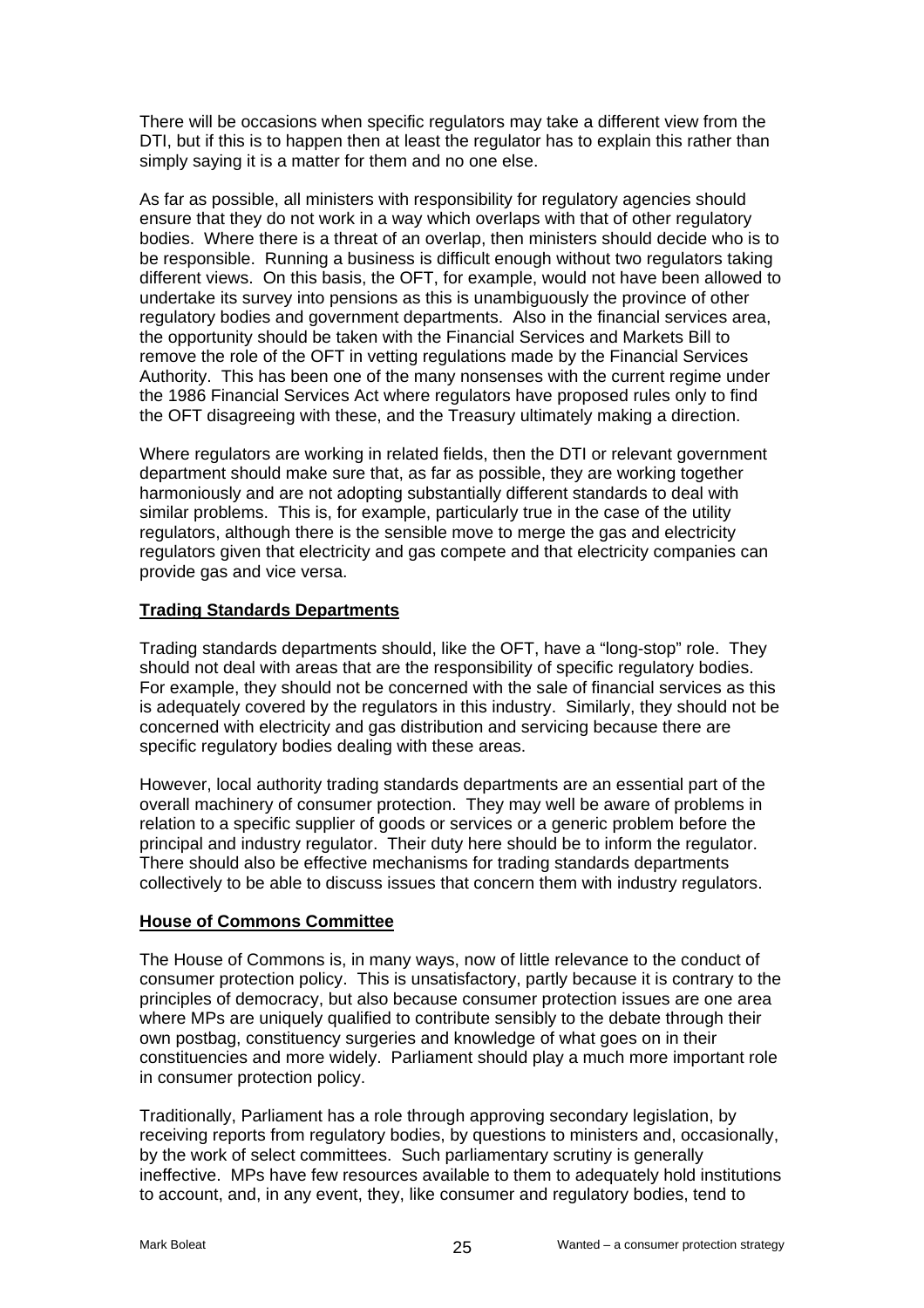concentrate on popular and easy subjects rather than the real issues of concern to consumers.

If the House of Commons is to play a major role in this respect, then there should be a permanent sub-committee of the Trade and Industry Select Committee charged with having an oversight over consumer policy issues. It should be adequately resources with its own specialist staff. It should regularly call before it the relevant DTI minister and officials and representatives of the regulatory bodies, and it should also play its part in determining what areas consumer protection regulation should focus on.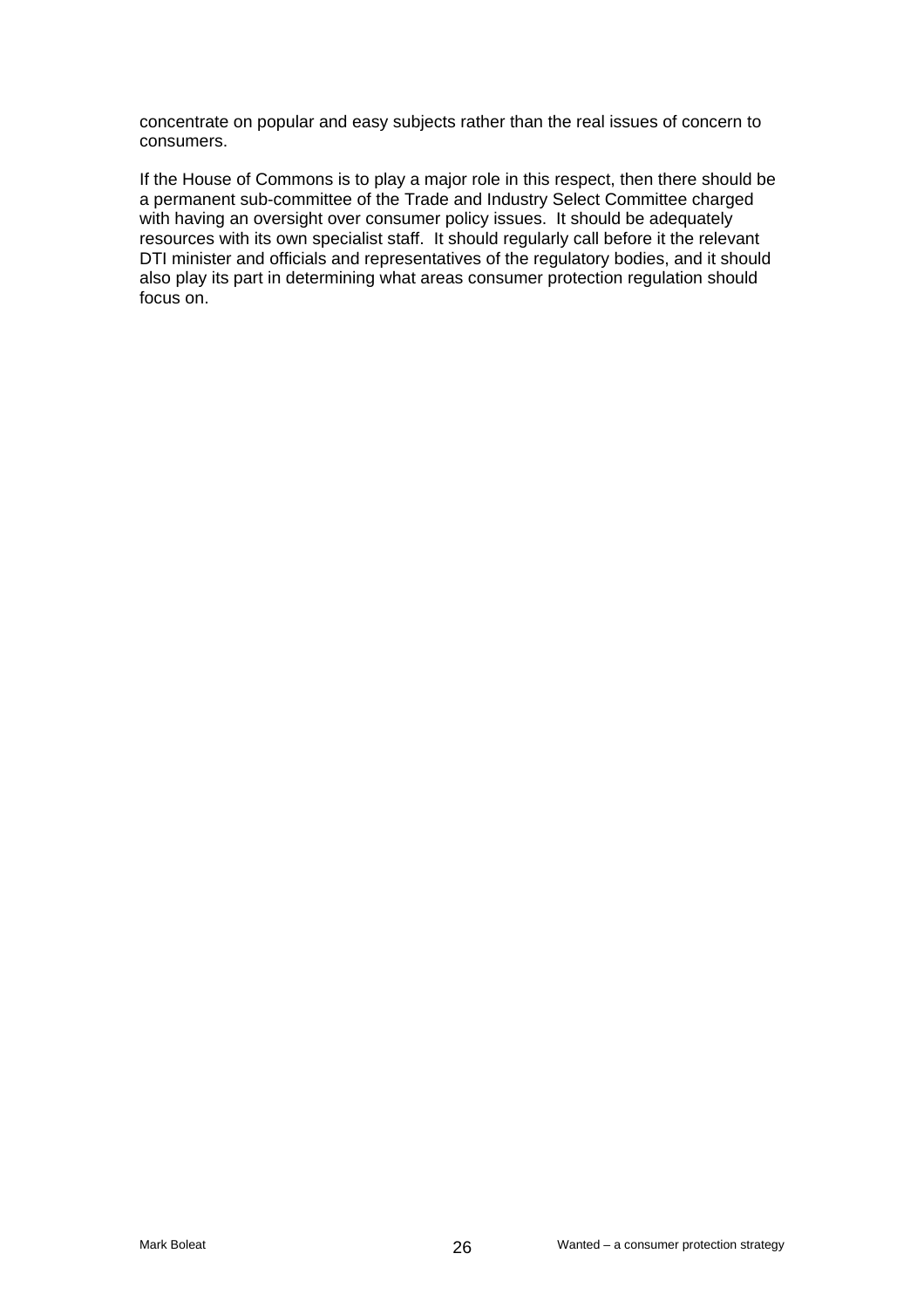## **CHAPTER 5**

## **PRINCIPLES FOR INTERVENTION**

The point has been made earlier in this paper that government seems to intervene to protect consumers in a haphazard way that is not easy to predict. There should be an agreed set of principles which should be used by government and regulatory agencies to decide when

Fortunately, a major study is available which gives the necessary theoretical basis for this work. In August 1997, the Office of Fair Trading published "Consumer Detriment Under Conditions of Imperfect Information", a report prepared for it by London Economics. The introduction to the report helpfully sets out the importance of this issue –

The Office of Fair Trading (OFT) asked London Economics to undertake research into this area [consumer detriment] with the aim of clarifying thinking about the general issues involved in its consumer protection work. This clarification is important because, without such clarification, there is scope for confusion and inconsistency in the conduct of enquiries. However, such enquiries, and the policy implementation which may depend on them, also require a method of measuring the scale of consumer detriment. Without such a measure it is more difficult to justify any legislative proposals which are put forward.

The report comes to a cautious conclusion that it is impossible to develop a comprehensive checklist which would lead to unambiguous results in testing the extent to which consumer detriment occurs. It suggests the best approach is some form of cost-benefit analysis, although even here it recognises that there are problems.

The report identifies three main ways in which consumer detriment may occur:

- Consumers may not buy the product or service at the cheapest price available to them.
- Consumers may not buy the most appropriate product given their tastes and preferences.
- Consumers may purchase a product or service which is not of the quality they assumed ex-ante.

It is noted that each of these effects is common in markets characterised by imperfect competition.

The report identified six indicators which signal potentially problematic markets and which could help the OFT (and presumably other regulators) target where a closer inspection may be necessary –

• The existence of price dispersion for seemingly similar products or services. This in itself suggests that consumers do not engage in sufficient search and do not effectively compare prices. The example given in the report is extended warranties for electrical goods where the price dispersion is significantly greater than for electrical goods themselves. The report does, of course, make the point that lack of price dispersion does not indicate there is no consumer detriment as this could result from monopoly or anti-competitive behaviour.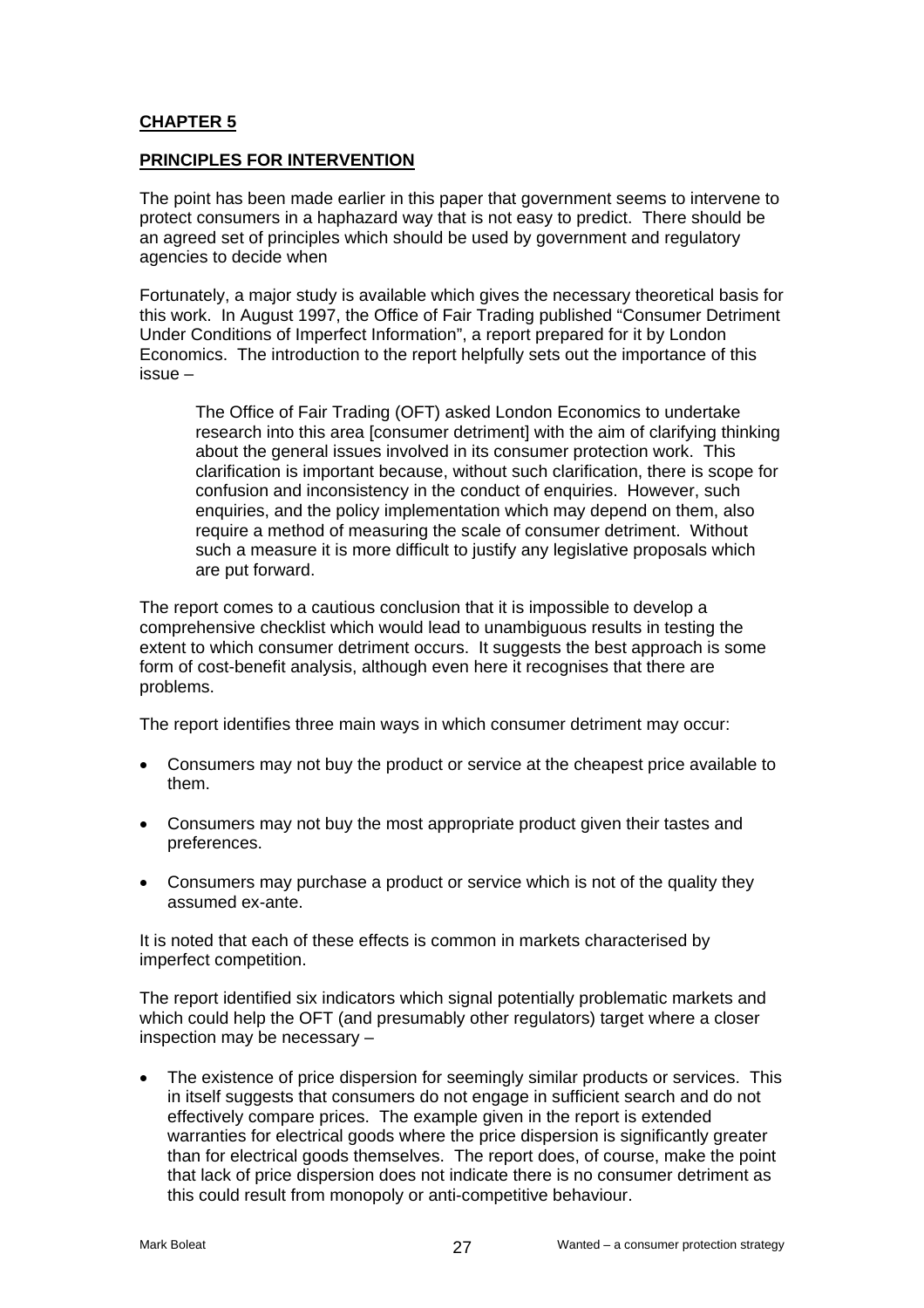- Focal points of competition, that is products being sold on the basis of just one part of the total price. The example given is of photocopiers where the focal point of competition was cost per copy rather than the overall cost. The focal point seems to make price comparison easy, but, in reality, can disguise the overall cost of the product.
- Bundling of primary and secondary purchases and after-markets. This is very much linked with the issue of focal points of competition. The report suggests that the OFT should ask questions such as whether there is economic rationale for the primary and secondary product to be sold by the same supplier, what prevents new entrants getting into the market, are the prices of secondary products as well known to the consumer as primary products and would disclosure of secondary product prices be easy to implement?
- Commission payments, in particular those paid by upstream firms to salespeople or advisers to encourage the sale of a specific product or service.
- Complex products which, by their very nature, present potential information problems for consumers. If consumers cannot understand the nature of the purchase, there may be scope for suppliers to exploit this ignorance through high prices or low quality.
- Infrequent purchases or credence goods. Consumers can learn by buying and using a product. However, if these mechanisms do not operate well because the purchaser cannot judge quality even after purchase, or because the consumer makes very infrequent purchases, then learning is hindered and there are informational problems.

The report suggests that there are a small number of markets which satisfy the characteristics and indicators suggested above and where problems tend to occur on a regular basis. Reproduced below is a table from the report which provides a possible application of the suggested indicators to a number of goods and services.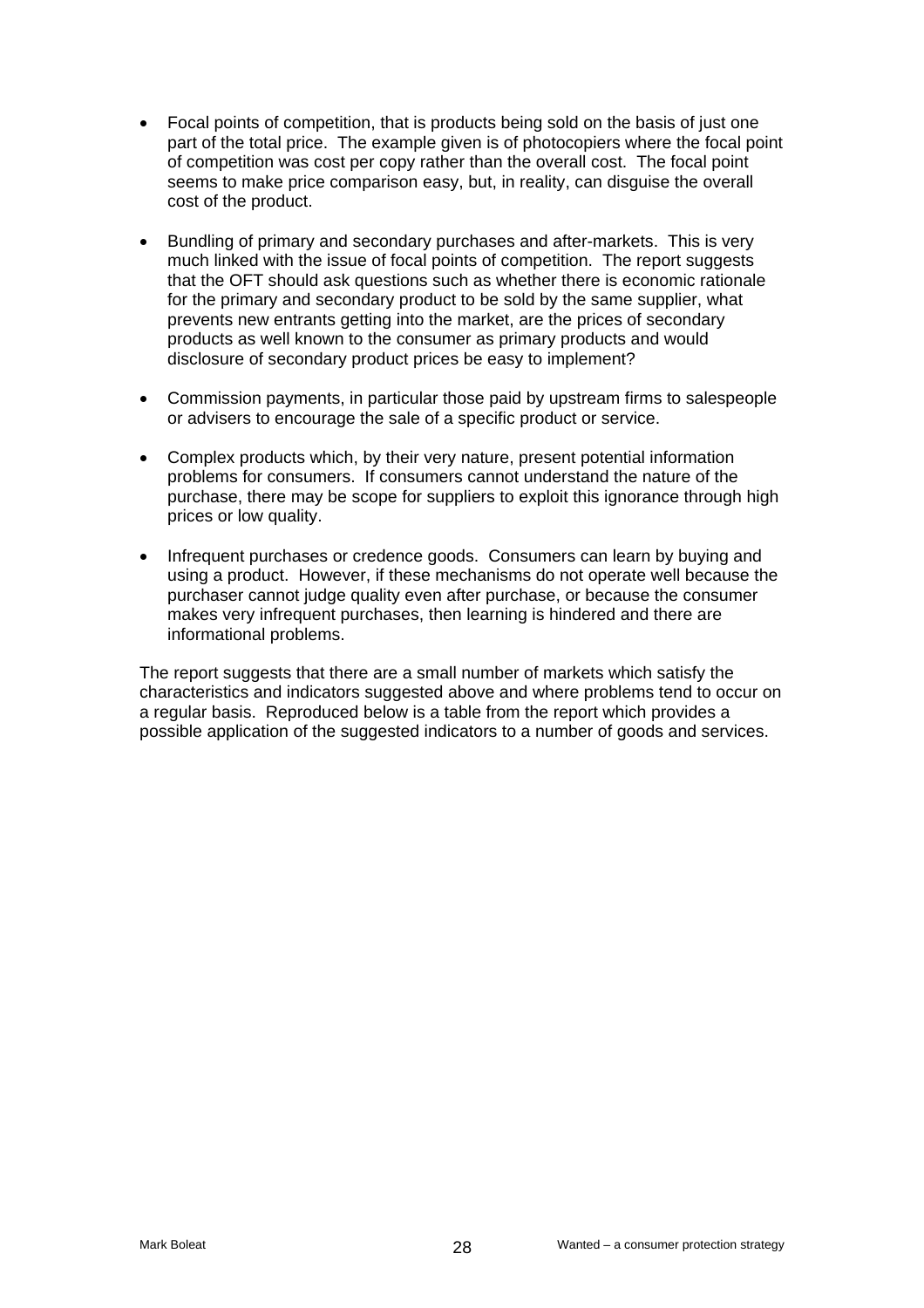| Markets where information problems appear frequently |                            |                 |                        |               |                     |                                |  |  |
|------------------------------------------------------|----------------------------|-----------------|------------------------|---------------|---------------------|--------------------------------|--|--|
|                                                      | <b>Indicators</b>          |                 |                        |               |                     |                                |  |  |
| Market                                               | Price<br><b>Dispersion</b> | Focal<br>Points | Secondary<br>purchases | Commissions   | Complex<br>Products | <b>Infrequent</b><br><b>or</b> |  |  |
|                                                      |                            |                 |                        |               |                     | credence                       |  |  |
|                                                      |                            |                 |                        |               |                     | purchases                      |  |  |
| Life insurance                                       | X                          |                 |                        | X (plus ties) | X                   | X                              |  |  |
| Pensions                                             |                            |                 |                        | X (plus ties) | Χ                   | X                              |  |  |
| Mortgages                                            |                            | X               | X                      | X (plus ties) | Χ                   | X                              |  |  |
| Extended                                             | X                          |                 | X                      |               |                     | X                              |  |  |
| warranties                                           |                            |                 |                        |               |                     |                                |  |  |
| New cars                                             |                            | X               | X                      | <b>Ties</b>   | X                   | X                              |  |  |
| Second hand                                          | X                          | X               |                        |               | Χ                   | X                              |  |  |
| cars                                                 |                            |                 |                        |               |                     |                                |  |  |
| <b>Building</b>                                      | X                          |                 |                        |               | X                   | X                              |  |  |
| services                                             |                            |                 |                        |               |                     |                                |  |  |
| Plumbers                                             | X                          |                 |                        |               | X                   | X                              |  |  |
| Mobile phones                                        |                            | X               |                        | X             | Χ                   | X                              |  |  |
| Appliance                                            | X                          |                 |                        |               | Χ                   | X                              |  |  |
| repairs                                              |                            |                 |                        |               |                     |                                |  |  |
| Photocopiers                                         | X                          | X               | X                      | X             | X                   | X                              |  |  |
| Package                                              |                            | X               | X                      | X (plus ties) |                     |                                |  |  |
| holidays                                             |                            |                 |                        |               |                     |                                |  |  |
| Domestic                                             |                            |                 | X                      |               |                     | X                              |  |  |
| appliances                                           |                            |                 |                        |               |                     |                                |  |  |
| <b>Funerals</b>                                      | X                          | X               | X                      |               |                     | Χ                              |  |  |
| <b>Contact lens</b>                                  | X                          |                 | X                      |               |                     | X                              |  |  |
| solutions                                            |                            |                 |                        |               |                     |                                |  |  |

The report compared its conclusions with an analysis of complaints completed by the OFT in 1996 (similar to that described in the previous chapter). This analysis suggested that the major areas of concern were building work, motorcars and accessories and repairs and servicing of all types, each of which scored at least three indicators in the table.

The analysis in this section has been somewhat theoretical, but, nevertheless, helpfully indicates areas where problems are likely to occur. It has already been suggested that consumer surveys should be another source of information. However, these are imperfect as often consumers may not know that they have suffered detriment. This was true, for example, in the case of pensions mis-selling, an issue which hardly registered with the public even though it was accepted as a major problem by the industry and the regulators. Accordingly judgement needs to be exercised, but at the very least the product or market should either lend itself to consumer detriment using the London Economics analysis or consumers should say that they need additional protection.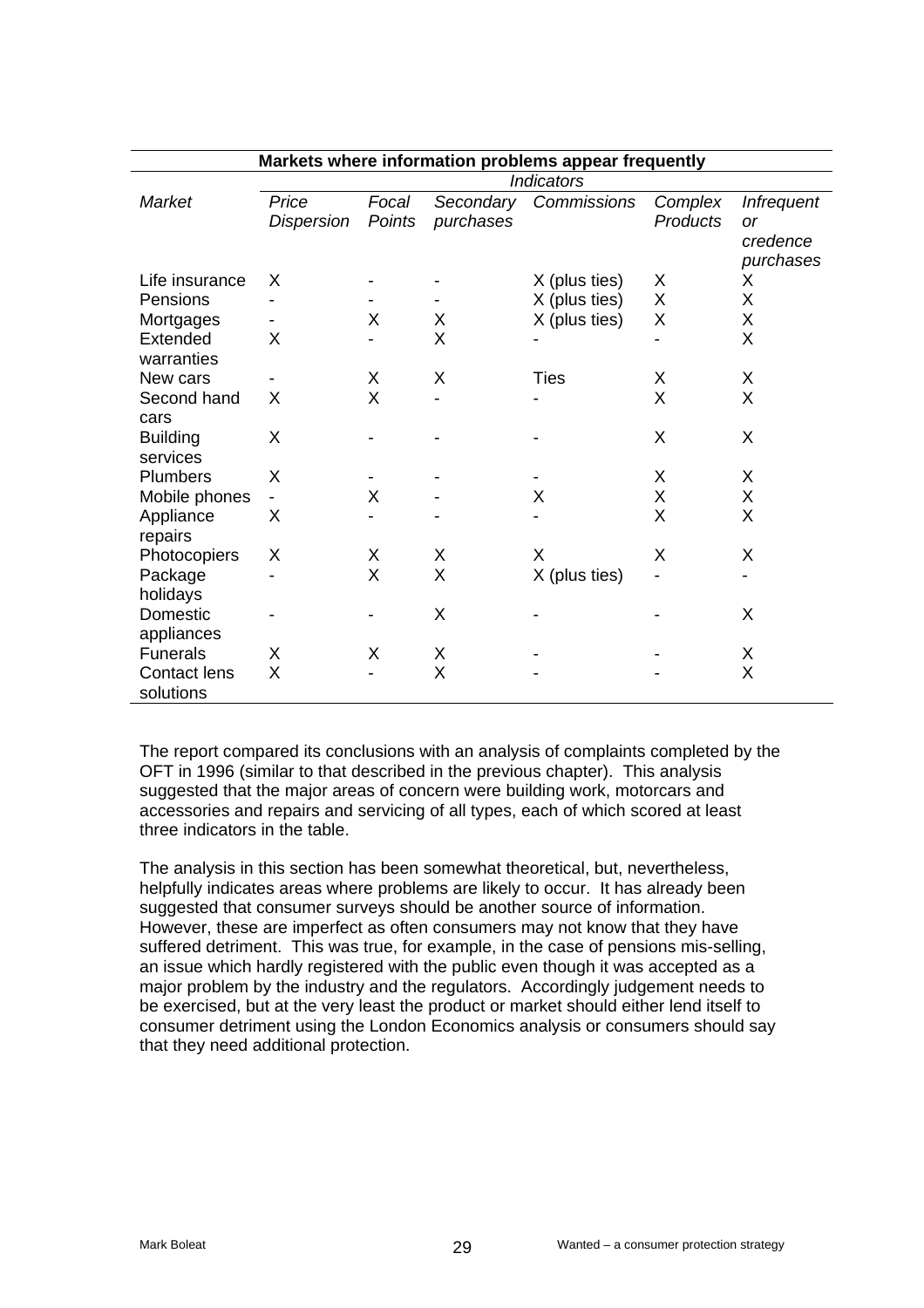## **CHAPTER 6**

## **OPENNESS**

The government and regulatory agencies properly expect commercial organisations to be open, particularly in terms of the information they give to customers. But the government should also be open in its policy towards consumers, and it should insist on openness by regulatory agencies.

## **The Centre**

Chapter 3 set out a new role for the Department of Trade & Industry in identifying areas where there should be intervention to protect the consumer, ensuring that the appropriate agencies are taking the appropriate action and that there is no overlap between them, and conducting research and using an advisory committee to identify areas of consumer detriment.

The whole of this process should be open with the DTI's conclusions and supporting research being published in full.

The proposed advisory committee and House of Commons Committee would both facilitate this openness through having a specific responsibility to challenge the DTI's work.

## **Agency Reports and Activities**

Five major obligations should be placed on all regulatory bodies and consumer organisations which have government funding.

The first is that they should publish and make widely available a comprehensive report on their activities. In fact, almost all such organisations already do this.

Secondly, and more importantly, before deciding to investigate any area, the regulatory agency should state why it is deciding to take this action in the light of the principles set out in the previous chapter and the review conducted annually by the DTI. It should not be sufficient for the agency simply to decide to investigate something and justify this with a lame statement to the effect that the agency has received a number of complaints about a particular subject. Where an agency is seeking to investigate a particular practice or company, then the relevant industry body or company should be given an opportunity to explain why it thinks the investigation is unnecessary on the basis of the agreed criteria.

Thirdly, in all investigative and regulatory work, the agency should have a duty to analyse the problem in the context of all other goods and services and not in isolation. If the agency considers that special protection is necessary for some goods and services, then it should say clearly why this is the case. The agency should compare what it is proposing for any particular good or service with the regime applying to other comparable goods and services and justify any differences.

Fourthly, agencies should publish the results of any research which they are using to justify regulatory action. Government and regulatory agencies properly take no account of industry representations that consist of assertions unsupported by any evidence. However, regulators themselves sometimes seem quite willing to make assertions and to refer to research which backs them up without making that research available.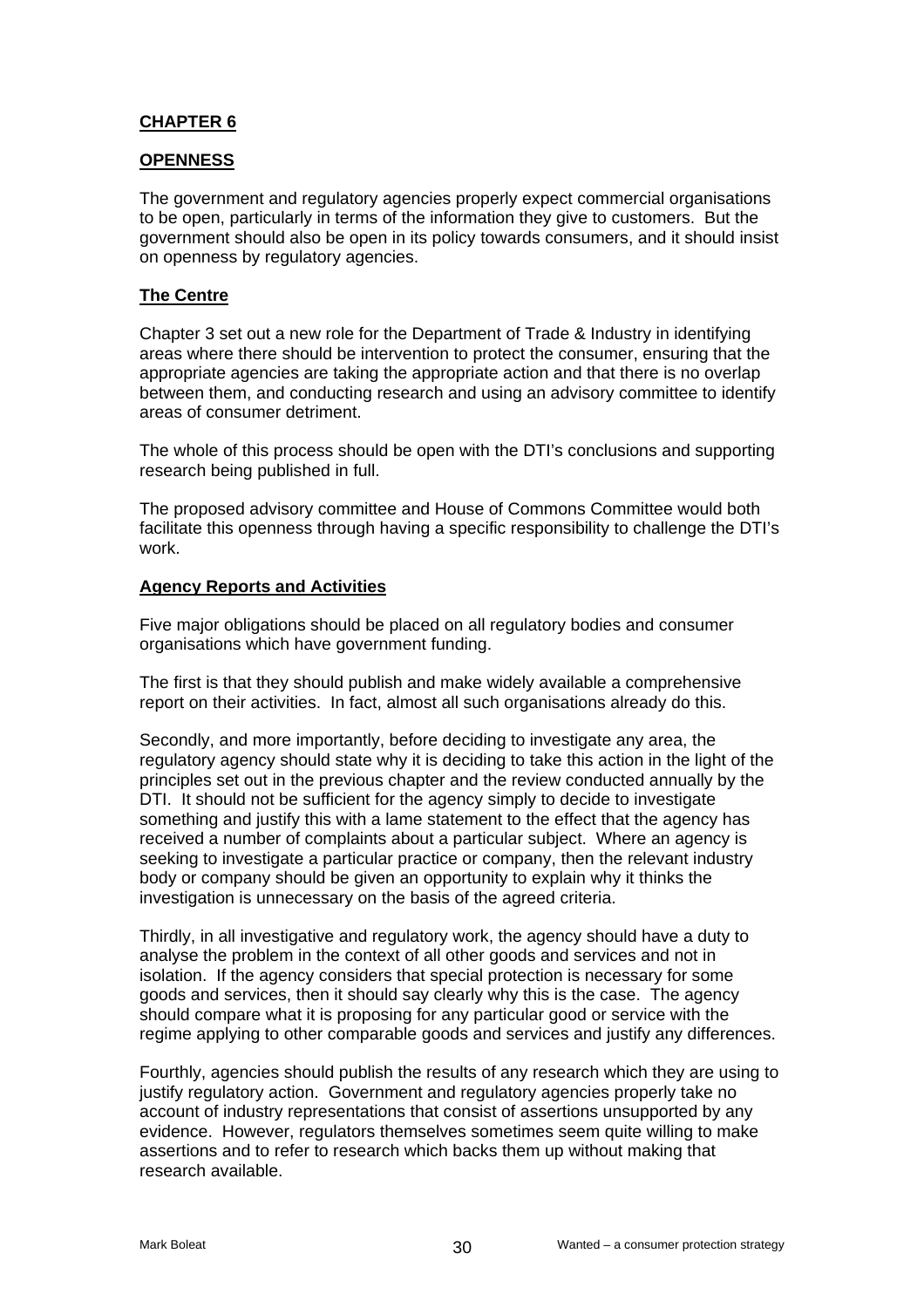Finally, regulatory agencies should, like government departments, be obliged to produce a regulatory impact assessment in respect of new regulations, and, more generally, should commission and publish the results of cost benefit analyses for any proposals which they make. This is already standard practice in the best regulatory bodies, but it should be universal.

#### **Meaningful Consultation**

The government and regulatory agencies now generally have good arrangements for consulting interested parties. This involves not only formal consultation but also, as necessary, informal consultation with the organisations most affected by a proposal. However, there is scope to further improve the consultative process. A good starting point is the publication "How to Conduct Written Consultation Exercises" published by the Service First Division of the Cabinet Office in July 1998. The guide is addressed to central government but it is clearly intended to cover agencies as well as government departments. The introduction to the guide states: "Following the best practice principles contained in this guide will be the responsibility of individual departments, agencies and other relevant bodies. Where they do not follow the best practice for a particular consultation exercise, they must satisfy themselves that, if asked, they have good reasons for not doing so."

The guidelines are, for the most part, common sense, covering, in particular, the format of consultation documents, response time, confidentiality and dissemination of the results of consultation.

The paper suggests that those responding to consultation documents should "explain who they are and, where relevant, who they represent (to help ensure that responses from representative bodies are properly weighted)". Subsequently, the paper says that views should be adequately weighted with particular attention to "representative bodies such as trade associations representing businesses in the sector, trade unions, widely representative consumer groups and those mostly affected by the proposals." There is scope to develop these points to improve the consultative process in respect of consumer protection measures.

The public, the media and no doubt government and regulatory agencies can be easily deceived by the name of an organisation. The Association of Widget Consumers may sound as though it represents all widget consumers, and its views may be taken as representative of that large group of people. It is important that regulatory agencies in government know precisely who this organisation does represent. Does it have 100,000 paid up members or does it have 28 members of whom 17 have the same surname? Similarly, the Association of Widget Producing Companies might sound as though it represents widget manufacturers even if it has only one member.

All representative bodies should be required to state in some detail their membership and who they purport to represent. Where this information is not given, then submissions should properly be ignored, and if the information given is incorrect, then submissions should also be ignored. It would also be important to distinguish membership from representation. The Consumers' Association may have 500,000 members, but that does not mean that it represents them. Most people join the Association to subscribe to the magazine "Which?" (indeed, that is the only way which one can subscribe to it). Similarly, the AA has millions of 'members' but they join to take advantage of the rescue service. It would therefore be dishonest for the Consumers' Association or the AA to claim that they represent the views of their members in the same way as it would be dishonest for a mutual building society or mutual life company to claim that somehow it represents the views of its members.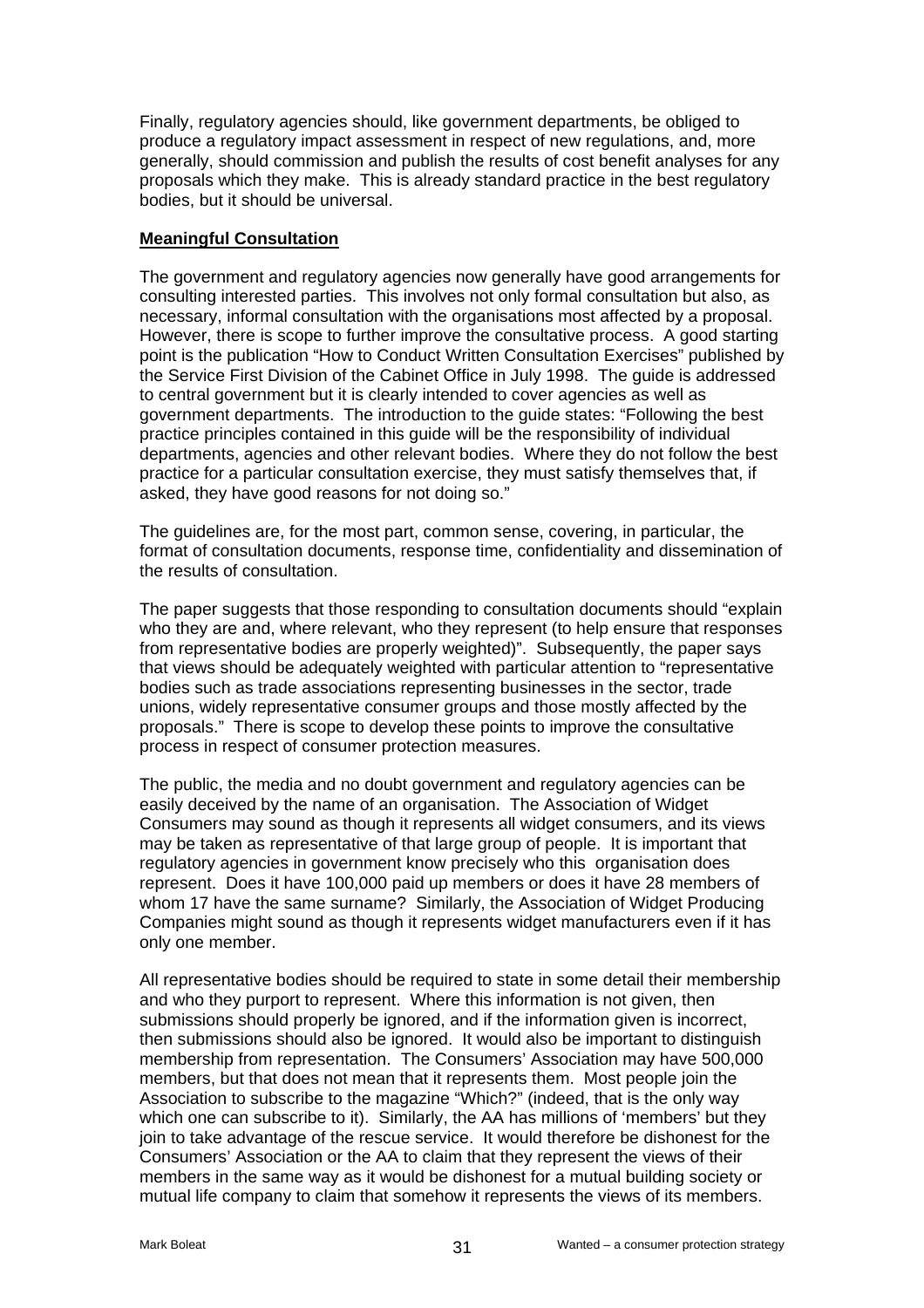All of this is not to say that views of unrepresentative organisations should be ignored. A well argued submission by an individual should properly be taken into account, but organisations should not be allowed to get away with purporting to represent an industrial sector or large group of consumers when this is not the case. If they represent only a small group, their views will be taken on their merits and taking account of who they represent. It will always be the case that a good quality submission from an unrepresentative group should be given greater weight than a poor quality representation from a more representative group.

Those responding to consultation exercises should, as the Cabinet Office guidance suggests, be obliged to make their responses public unless there is a very good reason why they should not. Government departments and regulatory agencies should feel free to comment critically on submissions made to them, particularly from principal representative bodies and from bodies which seek publicity in the press.

#### **Who Represents the Consumer?**

There are any number of organisations that purport to represent the consumer either collectively or individually. Numerous official bodies now have "consumer" representatives. In a recent discussion paper, the Financial Services Authority has actually referred to consulting consumers "and their representatives". This is a difficult area and one that many people choose to ignore for that reason. It cannot be assumed that merely because somebody is labelled "consumer" they represent consumers. In practice, many organisations find it very difficult to obtain people of adequate quality to be the "consumer representatives". All too many are rather good on principles but not so good when it comes to dealing with points of detail and having to make real decisions. Those that are good are avidly sought after and quickly become, if they are not careful, full-time "consumerists", thereby running the risk of cutting themselves off from their background. Where consumer representatives have an established position, then, quite often, after a time, the views they put forward are increasingly their own with different consumer representatives putting forward different views.

To some extent, this is inevitable, but if the trend towards increasing consumer representation is to continue, then the position has to be improved. The points made in the earlier section of this chapter are important. Those purporting to represent consumers by virtue of being a member-based organisation should quite explicitly say just how many members they have and, indeed, whether people join to be represented or rather whether they are joining for another purpose.

There is a need to increase significantly the pool of people from whom consumer representatives are chosen. Under the "Nolan rules", increasingly positions are advertised. This may bring forward some good candidates, but it is also likely to bring forward a lot of very bad candidates. The early indicators are that the effect has been favourable. Local authority councillors are well qualified to be consumer representatives. They are elected by the people, they have to deal with consumer issues and they are experienced in working on committees. However, it would be quite wrong if political groups or local authority associations were asked to nominate people who might serve as consumer representatives. A possible approach would be for vacant positions to be advertised among local councillors on a regional basis.

It is also essential to secure rotation among consumer representatives on official bodies. One option, for example, is to have, say, fixed five year terms and with no prospect of renewal. Equally it is important to have fixed and limited terms of office for chairmen of consumer bodies. There are a number of examples of where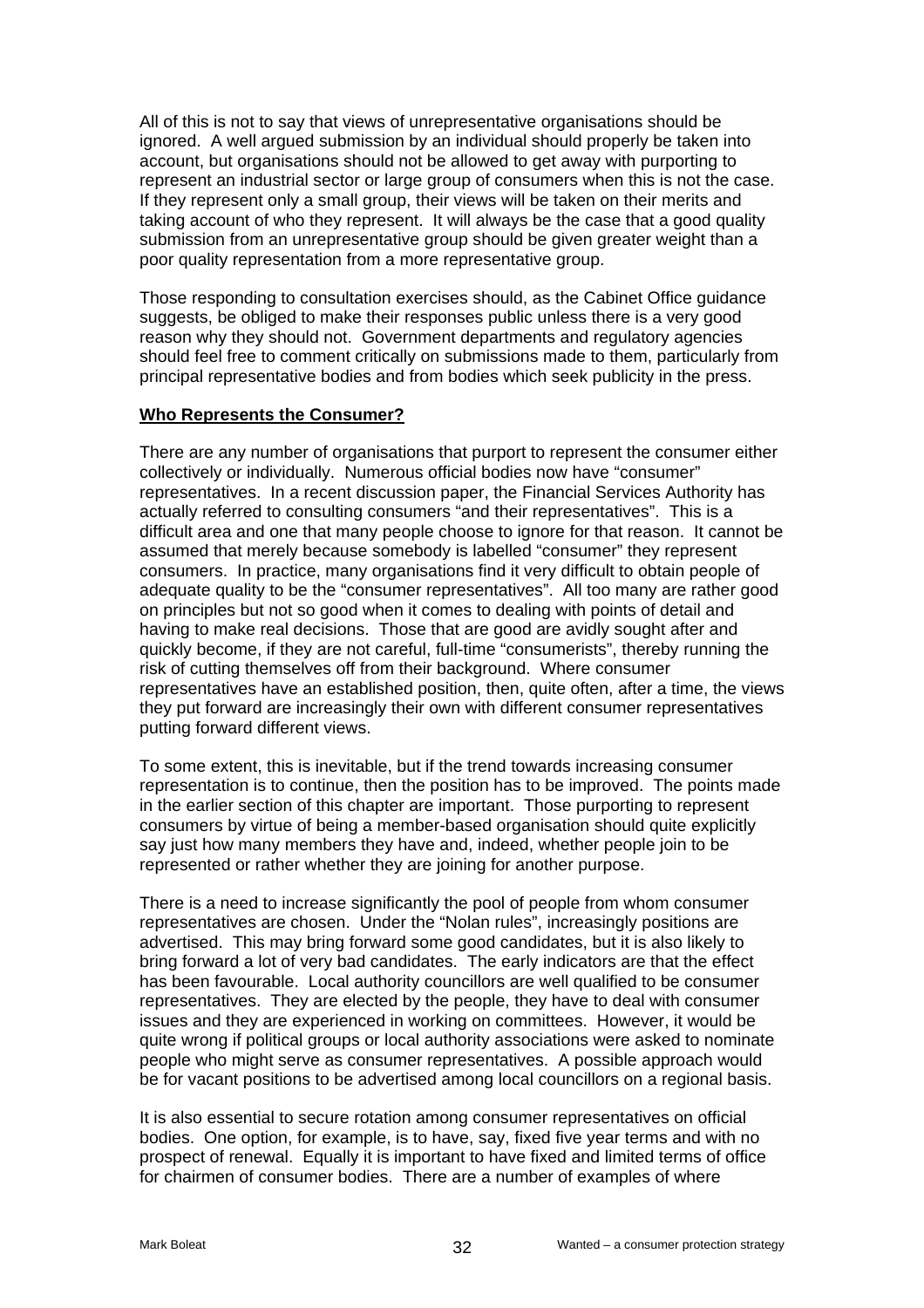somebody has obtained the chairmanship of a consumer body and they hang on to it far too long because that is their main position in life and they wish to retain it.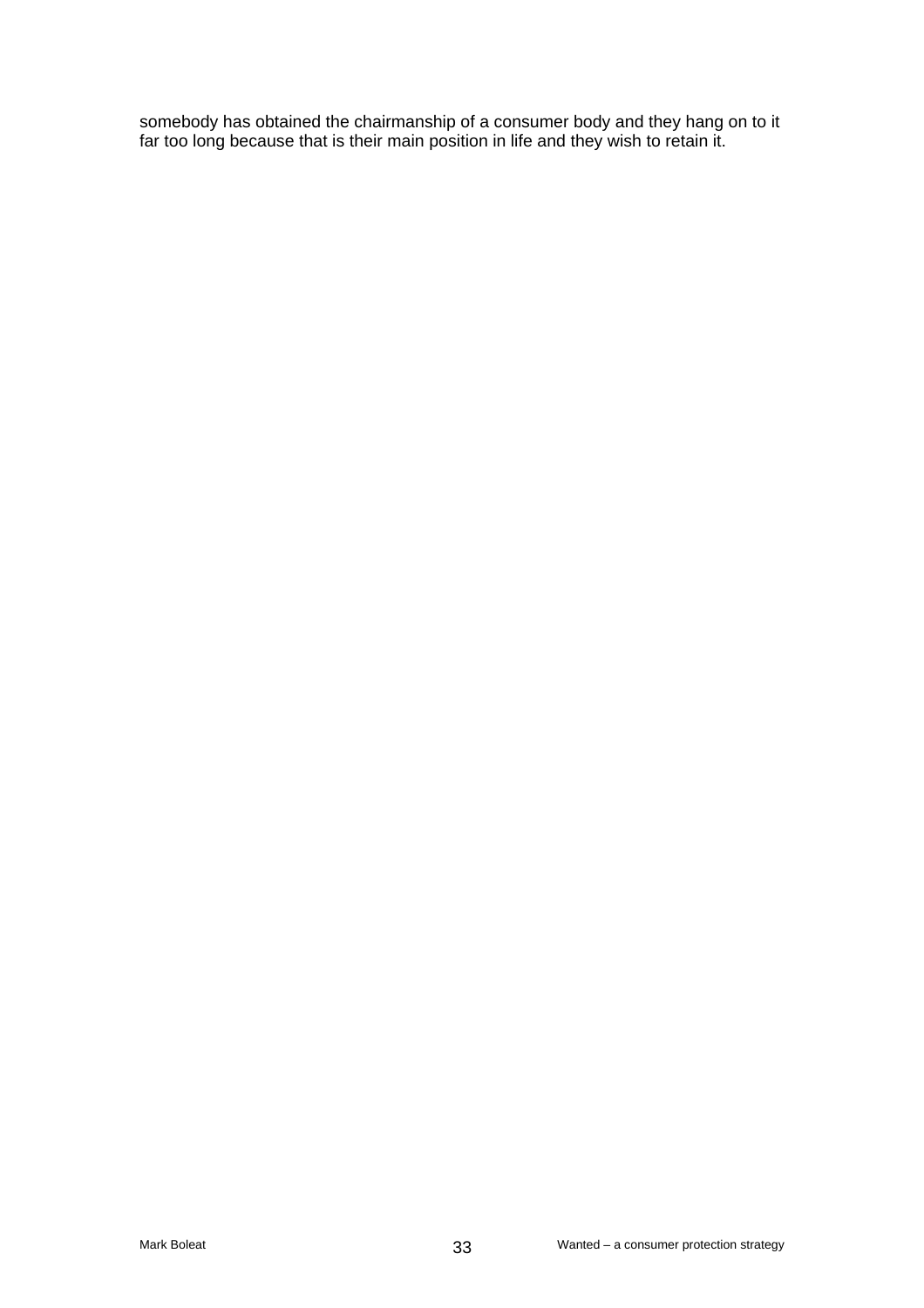## **CHAPTER 7**

## **THE ROLE OF INDUSTRY ASSOCIATIONS**

Trade associations are the representative bodies for individual sectors of industry and commerce. They have a major role to play in consumer protection issues in a number of different ways. They must exercise their representative role in ensuring that the interests of members are properly represented to government and regulatory bodies. But many trade associations also have a more direct influence on the conduct of their members by operating codes of practice and redress arrangements. It is tempting to see trade associations as being on the opposite side of the fence to consumer and regulatory bodies but generally this is not the case. Most trade associations are keen to raise standards within their particular sectors, recognising that the worst performers in the sector can often have a damaging effect on the whole sector in terms of image and perhaps also regulatory action. For the government and regulatory bodies, trade associations can facilitate more effective consumer protection measures without the need for formal regulatory action.

#### **Representation**

The previous section has commented on the need for government departments and agencies to have an effective consultative mechanism which ensures that the views of industry and commerce are taken into account. But the duty is two-way commercial organisations have a duty to provide their views to the government and to regulatory agencies. It is fair to say that in many sectors this representation is performed badly. Most trade associations are poorly resourced and often not wholly representative of their sector because many firms choose not to join. The government is known to be concerned at the poor quality of representation and it is right to be concerned. Where the views of those affected by regulatory measures are not adequately fed into the system, there is a danger that poor quality regulation will result. This will not then achieve its intended purpose and will lead to criticism of the government. Industry and commerce will not blame themselves for not having become adequately involved in the representative process but are more likely to seek to blame the government and to complain not only about the substance of what the government has done but also about the consultative process.

It is all too easy to put the sole responsibility on companies to ensure that they are adequately represented by trade associations. The reality of the situation however is that there is no effective mechanism for this to happen. It is certainly true that in some sectors leading companies have recognised that the trade association needed to be strengthened and have taken steps to do so, often by replacing senior executives and providing more funding. But in other sectors there is insufficient leadership for this to happen. The industry continues to be poorly represented. The government can take three steps which would help ensure that not only trade associations but all representative bodies were both more representative and more effective.

The first point, already covered in the previous chapter, is that those who purport to represent the views of others should be required to state clearly who their membership is and what share of the market they have. This might be a salutary lesson to some members of the association when they see just how small their association is and what a modest share of the market it has. The government cannot reasonably be expected to give the same weight to a trade association representing 20 per cent of the market as to one representing 90 per cent of the market. In saying this, it is of course recognised that it can sometimes be difficult to define precisely any particular market.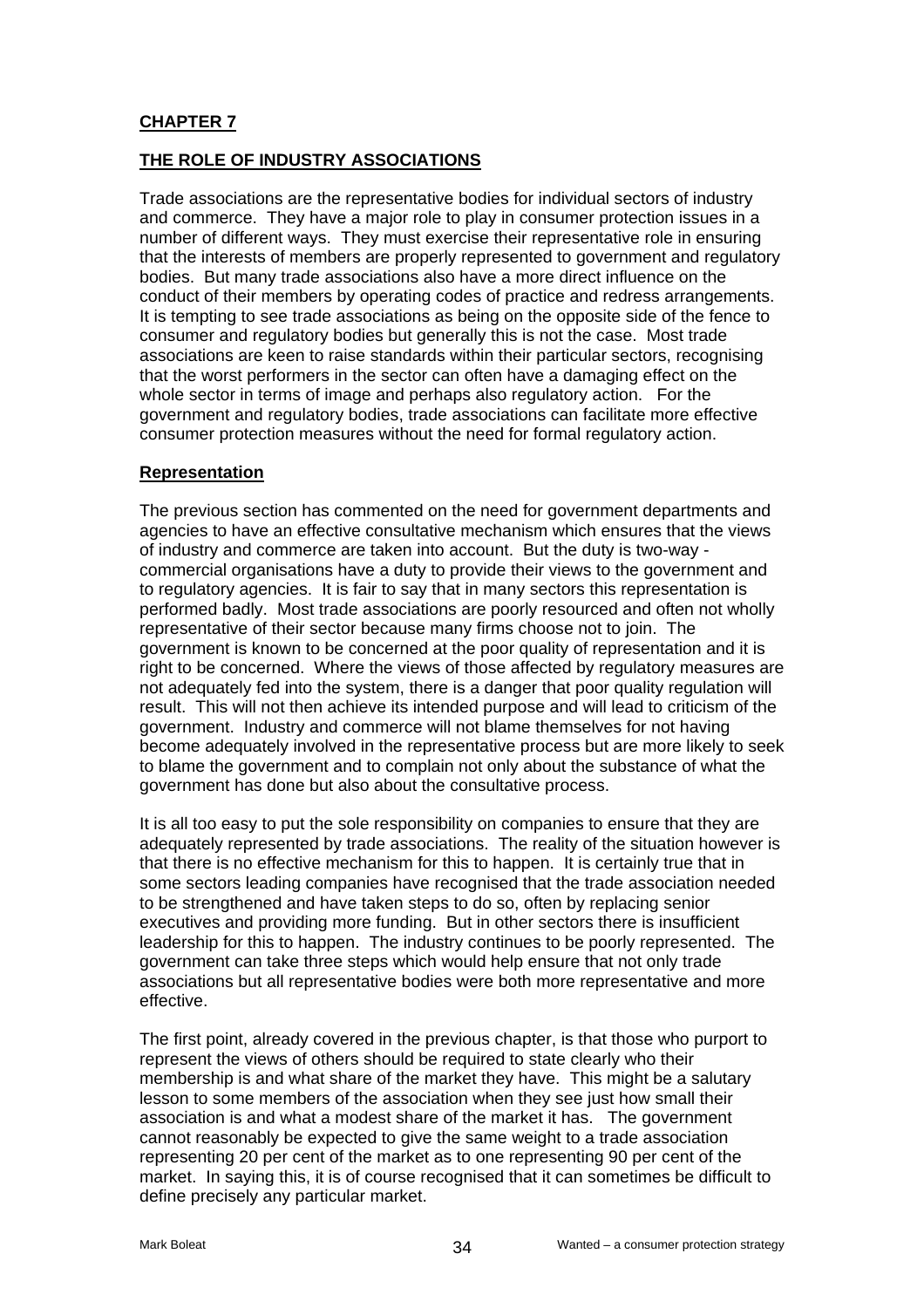Secondly, officials should selectively respond to policy representations, asking for evidence to support assertions and challenging inconsistencies in submissions. This would encourage better quality input from representative bodies.

Finally, officials should identify sectors that are badly represented, either because there is one ineffective association or several ineffective associations (it is very difficult to have more than one effective association in a sector). This is not difficult. Officials know very well which associations are effective and which are not. If the minister calls in industry leaders, tells then that they are being badly represented, as a result of which the industry suffers from adverse regulation, then there will be a response. The industry leaders could be asked to report back in a few months with their plans for improving the position. This could act, at least in some sectors, as a powerful catalyst. Ministers have that power and they should use it.

The good trade association does not simply represent the views of its members to the government and regulatory agencies. This would require very little in the way of resources but would add no value. The good association must represent the interests of its members and, as far as possible, must ensure that the interests coincide with the views. The good association will therefore devote resources to telling members what is going on in the rest of the world relevant to it, what action they need to take, what regulatory issues they might need to address and so on.

Strong trade associations are in the interests of industry and consumer protection generally and commerce on the one hand and government, regulatory agencies on the other. The primary responsibility for strengthening trade associations must lie with industry and commerce, but the government can exercise an important catalytic role.

#### **Codes of Practice**

Many trade associations operate codes of practice. These vary in quality from those than can be regarded as little more than advertising for the members to those that really do bite on all members and are as effective as regulation imposed by law. The Office of Fair Trading has a statutory duty to encourage associations to prepare and adopt codes of practice. It is recognised that the way that this has been done has been less than satisfactory.

In February 1998, the OFT published a paper "Raising Standards of Consumer Care". This argued that trade associations, through the drawing up of codes of practice, had laid much of the groundwork towards the raising of standards to consumers. However, it argued that the overall regime does not command sufficient support from all interested parties. Generally the role of protecting members' interests and regulating their standards of service under codes, especially when members are in competition with non-members, do not sit well together. The OFT has proposed a new system.

The report makes twelve recommendations for carrying this issue forward –

- There is a need for a core standard to cover the generality of trader behaviour towards consumers and mutual responsibilities.
- A suite of sector-specific standards, based on the terms and principles of the core standard, should be drawn up, focusing first on known problem sectors.
- The standards should be drawn up under the auspices of an independent, authoritative body, with input from traders and consumers.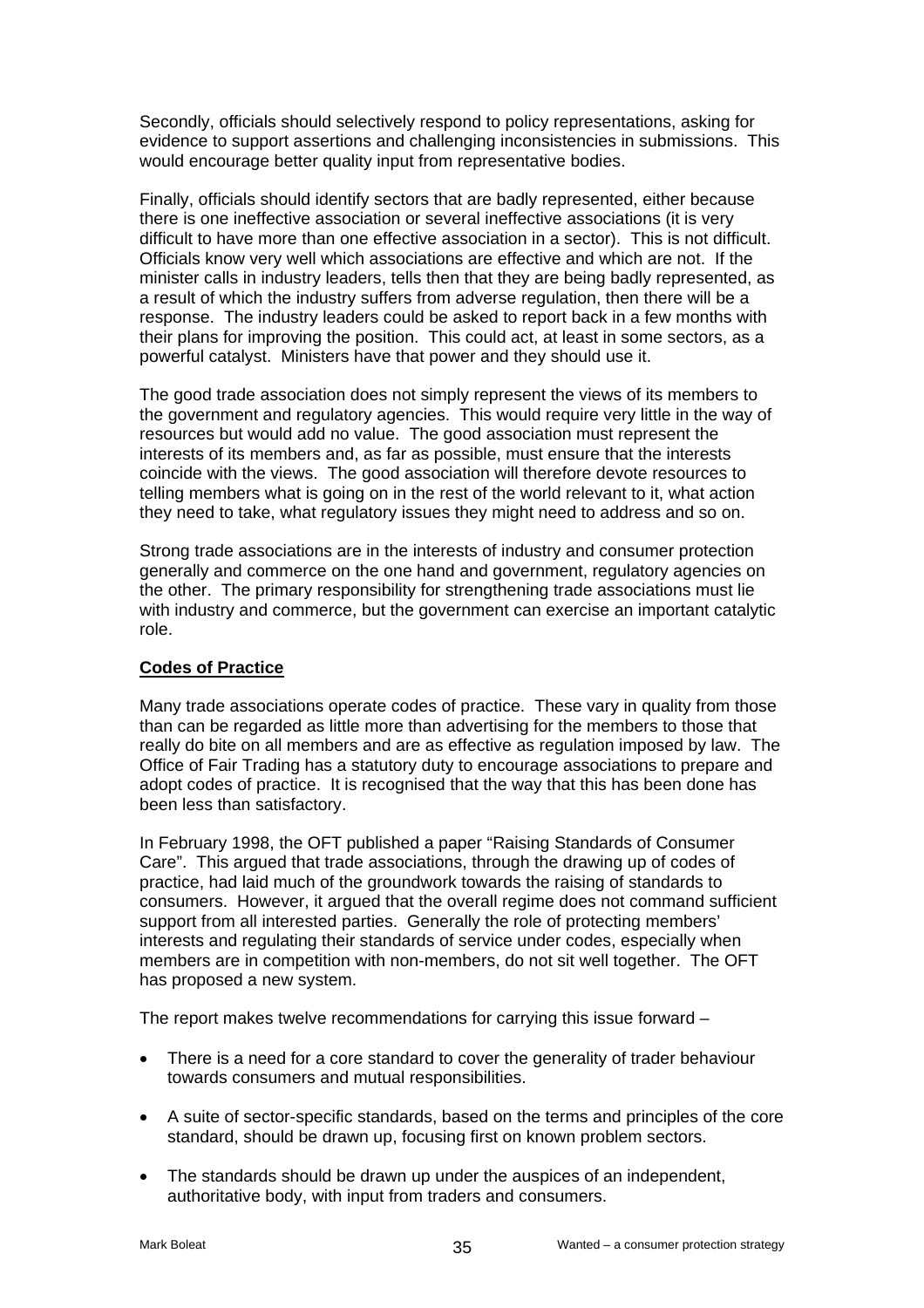- The standards to be introduced to replace the current codes of practice regime should be made under the auspices of the British Standards Institution.
- A new approval body needs to be set up if the standards-based regime, to replace codes of practice as the primary means of improving the levels of trader behaviour, is to function effectively.
- Registration to the scheme, to the core standard or to the sector-specific standard where this exists, could be allowed both to firms formally accredited or by annual public self certification, using an itemised pro-forma compliance letter signed by the chief executive. This should bind the firm to abide by the standard in all its business dealing with consumers, and to accept promptly judgments made by the alternative redress mechanism.
- Regulatory bodies could be told of all applications for membership, or at least those where there was no third-party accreditation, and should be able to object to membership being granted, subject to appeal.
- The scheme could be funded by annual subscription from registered traders.
- A single cross-sectoral, high-profile 'better trader' logo could be developed and marketed to enable consumers to identify traders registered with the scheme.
- A continuously updated directory of firms registered with the scheme could be published together with the standards, including a brief synopsis of consumer law.
- The standards must include an independent scheme for redress, perhaps under the auspices of an ombudsman, to remedy problems which cannot be resolved by the trader and consumer.
- Traders who generate either serious or numerous complaints could be deregistered by the standards body, subject to appeal, and their misdemeanours and expulsion made public.

In principle, the OFT suggestions are sensible, in particular by providing a single framework for codes of practice. However, the proposals as they stand are impractical and unduly rigid. For example, there is no apparent mechanism to establish the new approval body and no workable criteria for delineating products or markets.

#### **Redress Mechanisms**

The OFT's proposals for codes of practice cover redress mechanisms but these are, in any event, a very important part of consumer protection. Trade associations can play an important role here, in some cases by establishing redress mechanisms themselves and, at the very least, by disseminating information to their members.

The insurance industry provides a good example here; the industry was the first to establish a voluntary ombudsman scheme. However, this is only a part of a redress mechanism. More recently, the Association has commissioned an independent study of internal complaints procedures in insurance companies. It is has published the results of that study, which have wider application to other industry sectors.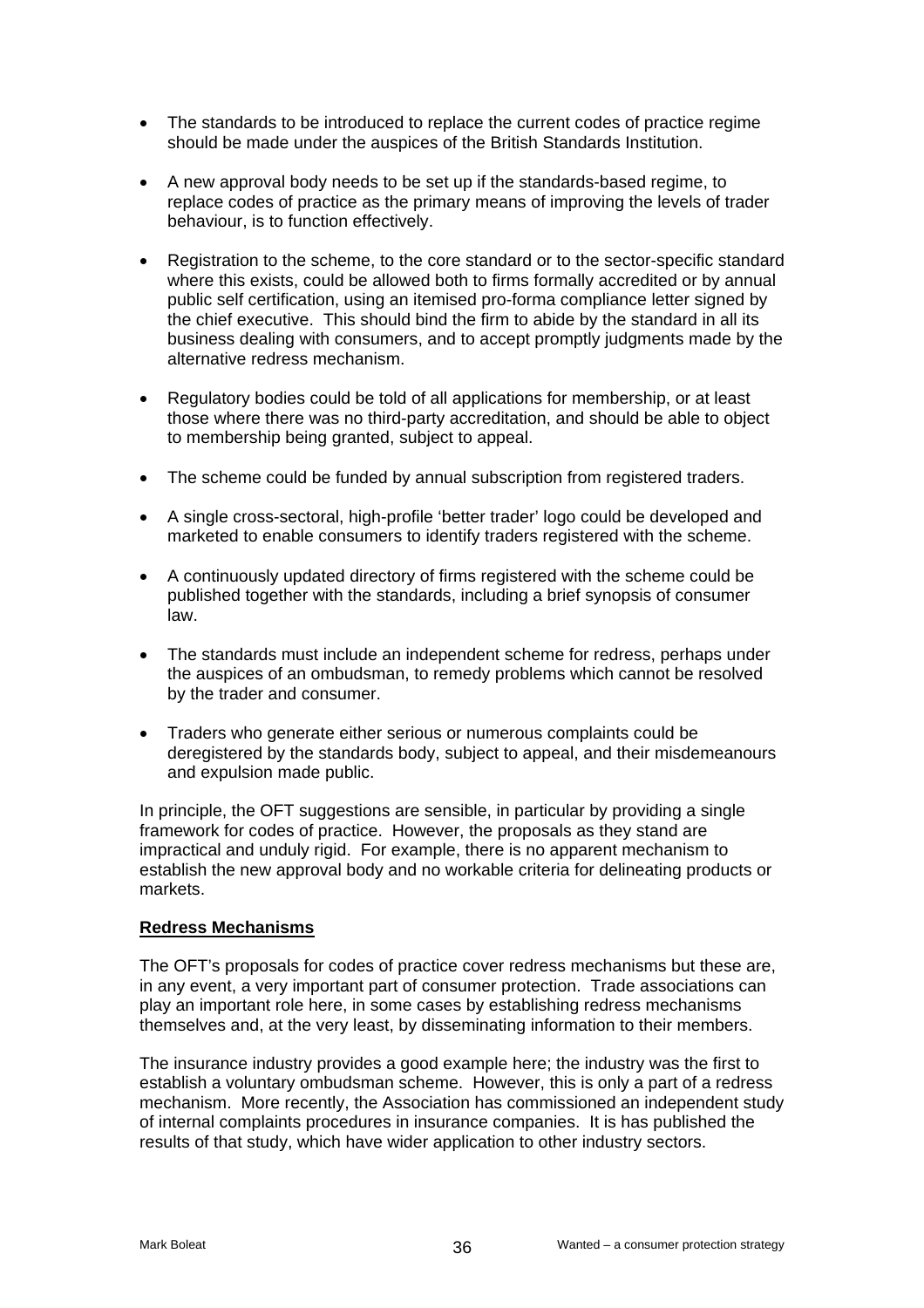Another valuable initiative in this area has been the drawing up of a British standard for complaints mechanisms. This has now been published in draft form and again will help both industry sectors and individual companies to put satisfactory arrangements in place.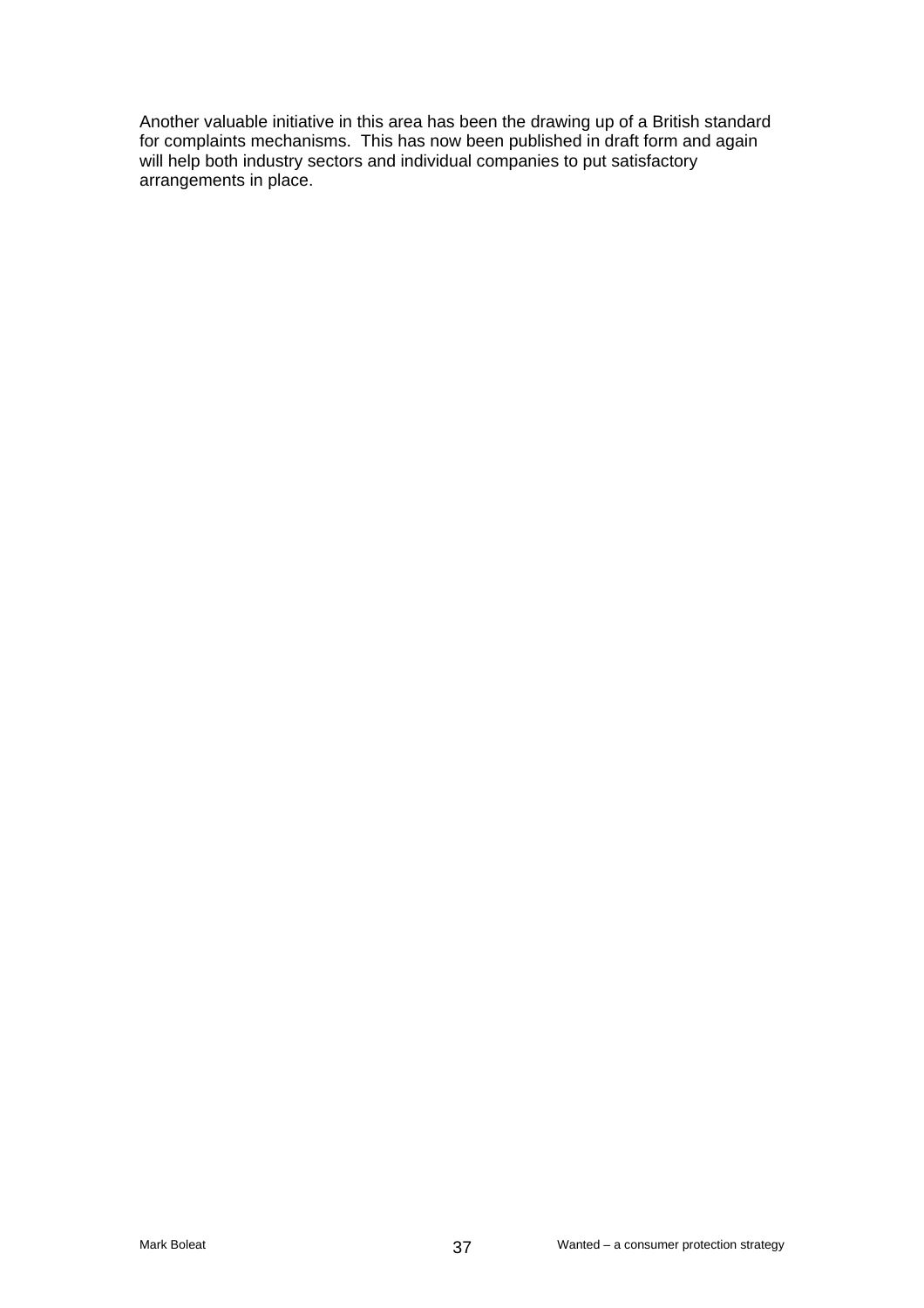#### **BIBLIOGRAPHY**

Cabinet Office, "How To Conduct Written Consultation Exercises", June 1998

"Complaint Handling Procedures" Report by TPR Social & Legal Research for the Association of British Insurers, July 1998

London Economics, "Consumer Detriment Under Conditions of Imperfect Competition" Report prepared for the Office of Fair Trading, August 1997

Office of Fair Trading, "Annual Report of the Director General of Fair Trading 1997", June 1998

Office of Fair Trading, "Consumer Affairs Strategy – A Consultation Paper", June 1996

Office of Fair Trading, "Consumer Affairs: the Way Forward", October 1998

Office of Fair Trading, "Raising Standards of Consumer Care", February 1998

National Consumer Council "Annual Review 1998"

National Consumer Council, "Government and Consumers," May 1997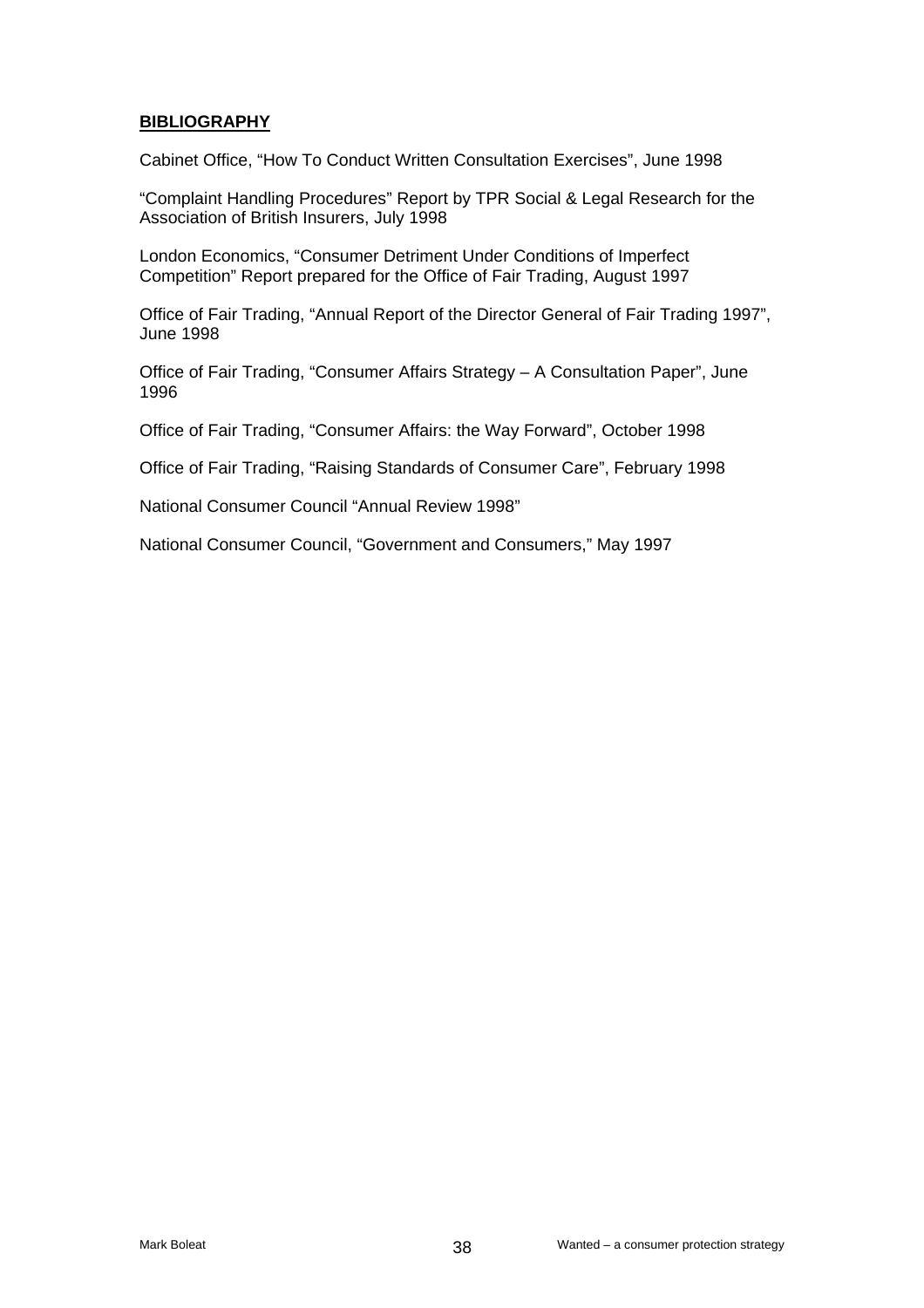## **APPENDIX – OFT INVESTIGATION CRITERIA**

#### **[Reproduced from the Annex to the OFT report "Consumer Affairs: the way forward" (October 1998)]**

When deciding whether to launch an investigation into a market or trading practice, the OFT will consider some or all of the points listed. These are not exhaustive and must be used flexibly.

#### **Identifying the problem**

This involves an assessment of the:

- consumers of the product:
- ii type of detriment allegedly suffered;
- iii characteristics of the market and trade practices; and
- iv characteristics of the product.

#### *i) Consumers*

- a the target group and their potential vulnerability;
- b their level of reliance on the product;
- c the information already available to them;
- d their likely level of expertise compared with the sellers';
- e where they purchase the product;
- f the methods used to sell the product; and
- g the redress mechanisms already available.

## *ii) Detriment*

- a the number of individuals potentially affected;
- b the potential level of detriment for each individual (which may exceed the monetary cost of purchase); and
- c the gravity of the problem.

## *iii) Market*

- a the size of market share of consumer spending;
- b whether there is wide price dispersion for apparently similar products;
- c whether there are 'focal points' of competition which may obscure the true situation;
- d the existence of commission payments or other vested interests which might distort information or advice to consumers;
- e the dependence on high-pressure or questionable sales techniques; and
- f whether it is an emerging market.

#### *iv) Product*

- a complexity (of the product itself or of contract terms);
- b its novelty;
- c its cost;
- d the risk (of fraud, for example);
- e the infrequency of purchase;